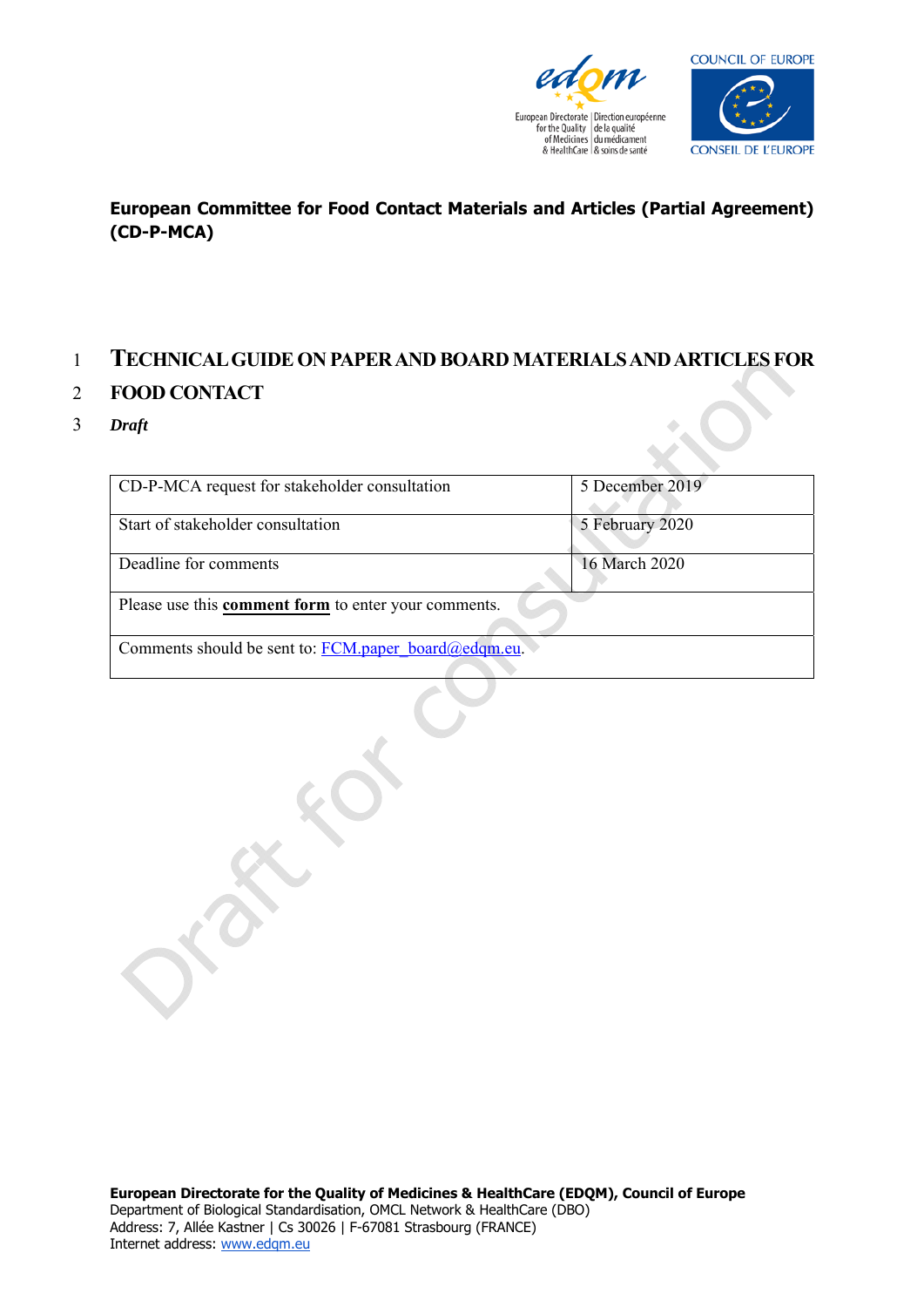## 4 **Table of Contents**

| 5        |                  |                                                                                            |
|----------|------------------|--------------------------------------------------------------------------------------------|
| 6        | 1.1              |                                                                                            |
| 7        | 1.2              |                                                                                            |
| 8        |                  |                                                                                            |
| 9        | 2.1              |                                                                                            |
| 10       | 2.2              |                                                                                            |
| 11       |                  |                                                                                            |
| 12       | 3.1              |                                                                                            |
| 13       | 3.2              | Screening and simulated migration tests for paper and board not yet in contact with food 3 |
| 14       | 3.3              |                                                                                            |
| 15       | 3.3.1            |                                                                                            |
| 16       | 3.3.2            |                                                                                            |
| 17       | 3.4              |                                                                                            |
| 18       | 3.5              |                                                                                            |
| 19       | 3.6              |                                                                                            |
| 20       |                  |                                                                                            |
| 21       | 4.1              |                                                                                            |
| 22       | 4.2              |                                                                                            |
| 23       | 4.3              |                                                                                            |
| 24       |                  |                                                                                            |
| 25       | 5.1              |                                                                                            |
| 26       | 5.2              |                                                                                            |
| 27       |                  |                                                                                            |
| 28       | <b>ANNEX I</b>   |                                                                                            |
| 29       | <b>ANNEX II</b>  | Specific migration limits (SML) for some constituents or known contaminants 14             |
| 30       | <b>ANNEX III</b> | List of currently available standard methods for testing compliance 16                     |
| 31<br>32 | <b>ANNEX IV</b>  | Primary aromatic amines (PAAs) that have been found in napkins and other food contact      |
| 33       |                  |                                                                                            |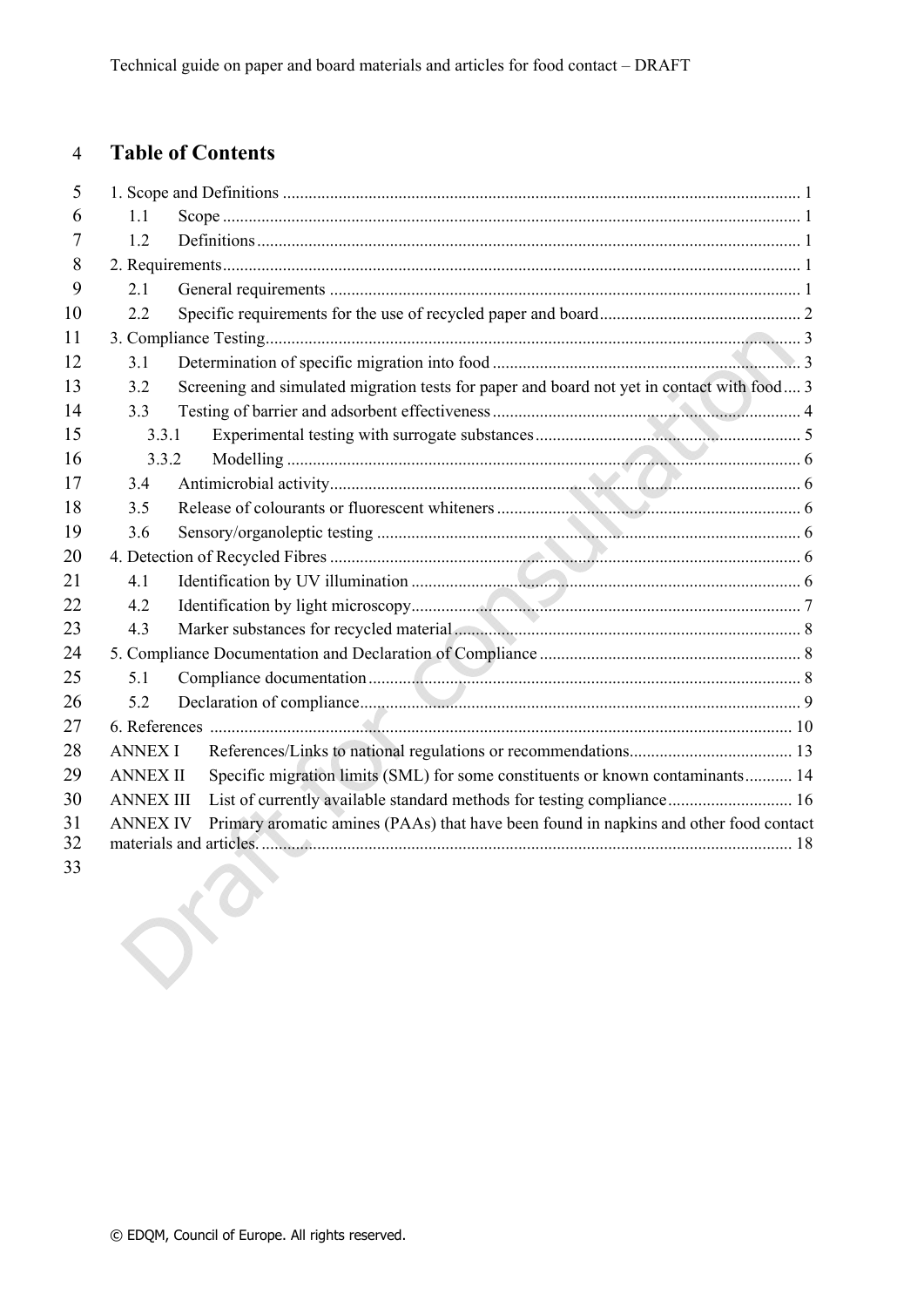## 34 **1. Scope and Definitions**

#### 35 **1.1 Scope**

36 This Technical Guide supplements Resolution CM/Res (2020) X and lays down additional requirements 37 for materials and articles, under its scope, made from paper and board. The provisions of this guideline 38 are without prejudice to the specific requirements for active and intelligent materials and articles under

39 the scope of Regulation (EC) No 450/2009.

40 The scope includes materials and articles for all types of food contact applications (e.g. plates, cups,

41 baking and filter papers, food packaging, kitchen towels, napkins, etc.). Paper and board materials and

42 articles addressed in this Technical Guide are made predominantly from cellulose-based fresh and/or

43 recycled fibres. They may also contain additives, synthetic fibres, adsorbents, treatment agents, 44 colorants, and may be coated, glued, printed, or be composed of several layers.

45 Additional requirements for other materials, such as adhesives, printing inks or plastics are not subject 46 of this Technical Guide. However, the migration limits set in this Technical Guide for some well-known

47 constituents or contaminants also apply to the final article.

48 In a multi-layer or coated material or article, each layer made of paper or board must comply with the

- 49 requirements laid down in this Technical Guide, unless a functional barrier reduces migration into food
- 50 during the time of contact below the applicable threshold of toxicological concern and provided there is
- 51 no set-off when the paper or board is stacked or reeled.

### 52 **1.2 Definitions**

53 **Functional adsorbents:** additives introduced into the paper or board that adsorb migrants, reduce 54 migration and ensure that the final material or article in use complies with Article 3 of Regulation (EC) 55 No 1935/2004, Resolution CM/Res (2020) X and with the requirements of this Technical Guide.

56 **Functional barrier:** a barrier to migrants consisting of one or more layers of any type of material that 57 ensures that the final material or article in use complies with Article 3 of Regulation (EC) No 1935/2004, 58 Resolution CM/Res (2020) X and with the requirements of this Technical Guide.

59 **Recycled paper or board:** Materials containing recycled cellulose-based fibres. 60 Cellulose-based fibres obtained from production off-cuts and/or process scraps, which have not been 61 used, printed, coated etc., and which were produced from fresh fibres only and in accordance with this 62 Guideline, are not considered recycled fibres.

## 63 **2. Requirements**

## 64 **2.1 General requirements**

65 The general requirements of Resolution CM/Res (2020) X (Appendix, Section 3) apply to substances 66 used in the manufacture of paper and board materials and articles for food contact.

67 In case of packaging applications the whole system (direct or indirect contact) has to be assessed, i.e. all

68 paper and board that can reasonably be expected to transfer constituents to food under normal or

69 foreseeable conditions of use.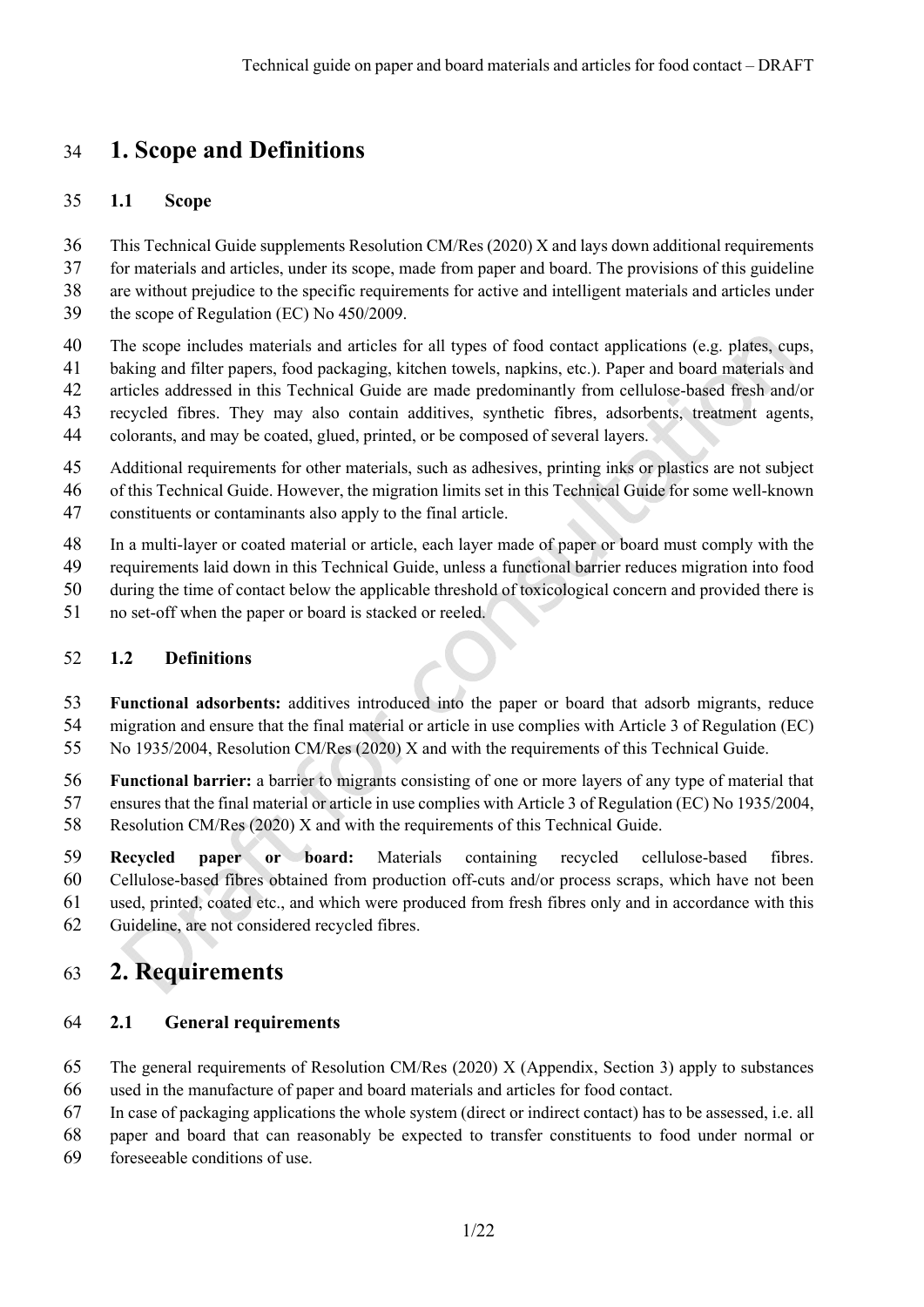70 Relevant national regulations and official recommendations applicable to food contact materials and

71 articles made from paper and board are stated in this Technical Guide in ANNEX I. Additionally, paper 72 and board materials and articles for food contact applications must meet the following criteria in their

73 final state:

- 74 2.1.1 The specific migration limits for the substances listed in Table 1 of ANNEX II apply. Tests 75 may be omitted for non-printed, non-coated paper and board made from fresh only fibres, 76 with the exception of testing for lead.
- 77 2.1.2 The intensity of any taste or odour imparted from the food contact material or article to the 78 food has to be less than 3 according to the testing method mentioned in chapter 3.6.
- 79 2.1.3 Paper and board must be of suitable microbiological purity. Criteria have to be set taking 80 into account the intended use and the specific hygiene requirements in order to comply with 81 Regulation (EG) No. 852/2004.
- 82 2.1.4 Paper and board in contact with hydrophilic or lipophilic food must not release fluorescent 83 whiteners or dye using the methods mentioned in chapter 3.5. A score of 5 is required.

 $84$  2.1.5 As a criterion for inertness, overall gas phase migration does not exceed 10 mg/dm<sup>2</sup> into 85 food simulant E (modified polyphenylene oxide) according to ÖNORM A 1123 (see Annex 86 III: Standardised Methods).

- 87 **2.2 Specific requirements for the use of recycled paper and board**
- 88 Recycled cellulose fibres may be used provided that the paper and board is manufactured in accordance 89 with good manufacturing practices in compliance with the general requirements of 2.1. Risks in recycled 90 paper and board may originate from several substances present in recycled fibres from:
- 91 non-food grade paper and board;
- 92 printed materials, adhesives or coatings of the input paper or board that is being recycled;
- 93 the recycling process (e.g. technical aids or additives used in the process);
- 94 the previous use of the input paper and board that is being recycled (e.g. residuals, etc.);
- 95 the degradation products and impurities of the chemicals introduced at the various steps.

96 To demonstrate compliance with the requirements of this Technical Guide, it has to be ensured that the 97 migration of all constituents and all possible impurities is below the limits applicable to them. When 98 using recycled cellulose fibres, precautionary considerations and measures are needed to fulfil the

- 99 general requirements of 2.1.
- 100 The use of input materials of suitable quality and the application of a cleaning process are necessary.
- 101 Relevant quality criteria have to be always specified and checked. Additional measures such as the use
- 102 of functional barriers (on the paper or board or as an internal bag) or functional adsorbents (added to the
- 103 recycled material to retain substances in the paper or board) might be needed.
- 104 The measures implemented, relevant quality criteria and applicable restrictions in use of the finished 105 paper or board material or article have to be described in the Declaration of Compliance and have to be
- 106 supported by data for their effectiveness in the compliance documentation.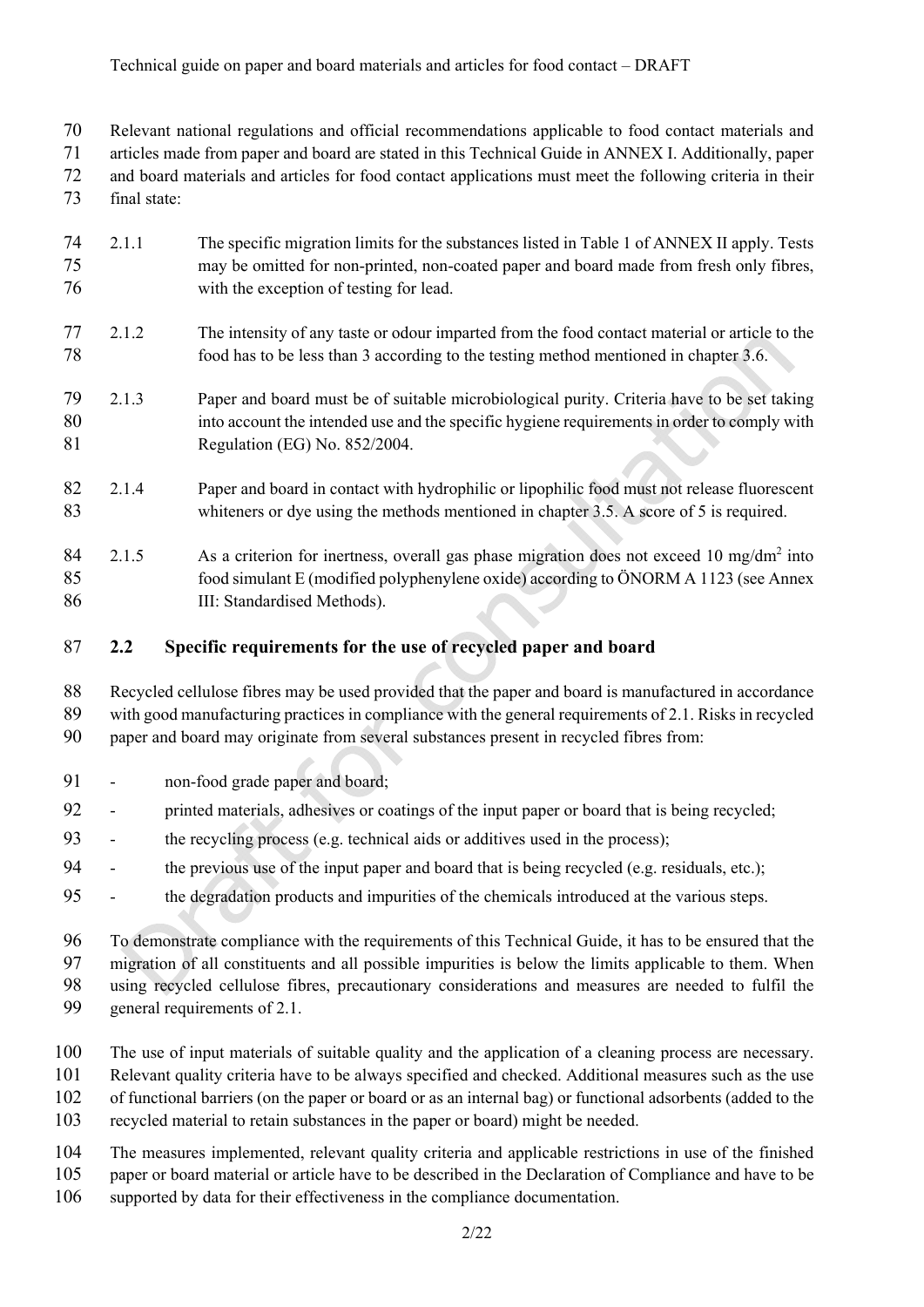- 107 Functional barriers and functional adsorbents
- 108 The ability of the barrier or adsorbent to keep the migration of all constituents and all potential impurities
- 109 below the applicable limits has to be documented in the compliance documentation. All foreseeable
- 110 conditions of the intended use have to be taken into account.
- 111 Some barrier materials are known to either completely block migration, e.g. aluminium foils of sufficient
- 112 thickness and quality, or to reduce it to negligible levels even for a long time, e.g. low diffusivity plastics
- 113 or multilayers with low permeability. Supporting data have to be provided in the compliance
- 114 documentation in such cases.

## 115 **3. Compliance Testing**

116 Results of specific migration determined in food prevail over results obtained by other methods.

### 117 **3.1 Determination of specific migration into food**

- 118 Analytical methods for the quantification of migrants in food have to be chosen in accordance with
- 119 Article 34 of Regulation (EU) 2017/625 and their performance criteria as listed in ANNEX III of the
- 120 Regulation have to be fit for purpose. Compliance with the applicable limits must be verified as
- 121 prescribed in the Resolution CM/Res (2020) X (Appendix, Section 9).

### 122 **Conditions of testing**

- 123 The worst reasonably foreseeable conditions of contact of the test specimen (paper or board material or 124 article) with food are chosen for testing.
- 125 In the case of testing packaging material, the food shall be stored during testing as indicated on the food 126 packaging label or under adequate conditions if no instructions are given. Migration must not exceed 127 the specified limits at least up to the end of the shelf life of the product. At the end of the shelf life, the
- 128 food shall be removed from contact with the material or article.
- 129 If the food is to be cooked or otherwise prepared in the package, it shall be treated in accordance with
- 130 the instructions on the package. Parts of the food that are not intended to be eaten shall be removed and
- 131 the remainder homogenised.

## 132 **3.2 Screening and simulated migration tests for paper and board not yet in contact**  133 **with food**

- 134 The commonly used approaches for testing compliance include:
- 135 Non-targeted screening analysis for the detection and identification of potential migrants has 136 to be performed for materials and articles made from recycled paper and board but also to 137 identify additives and NIAS in fresh paper and board. Such tests, generally based on extraction 138 are reported in the literature (e.g. [23-27]). Bioassays, e.g. on cytotoxicity according to EN 139 15845, may provide additional information for the hazard identification/assessment of 140 migrants.
- 141 Worst case migration calculated from the amount of substance added to or determined in the 142 paper or board, assuming complete transfer to food. If restrictions are not exceeded, no further 143 testing is necessary. Physico-chemical considerations, such as solubility and volatility of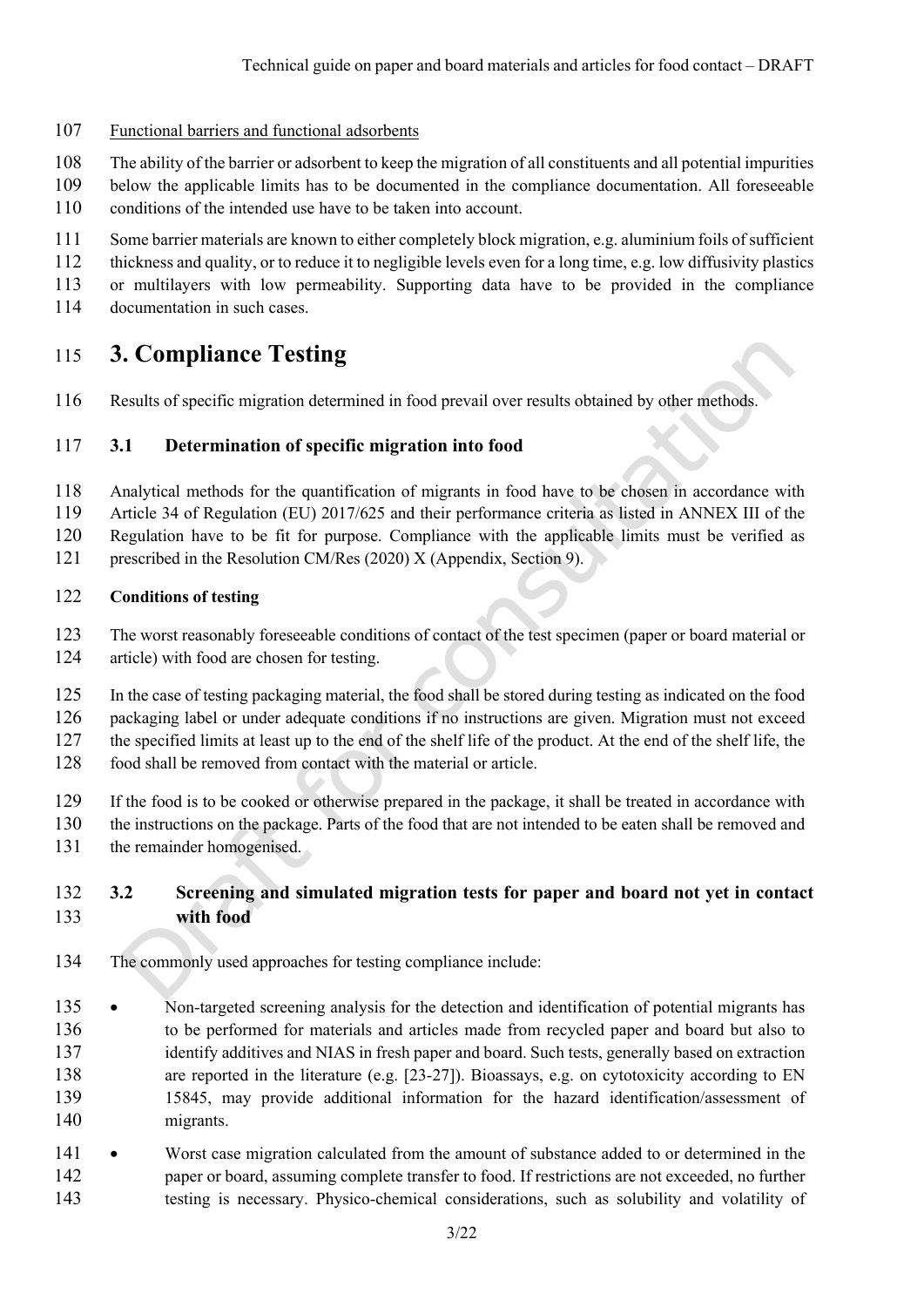- 144 potential migrants and validated mathematical modelling [16], may refine this approach, but 145 are not developed to the extent as for plastics.
- 146 Cold water extraction according to EN 645 to estimate the potential release of water-soluble 147 or hydrophilic substances into hydrophilic food (e.g. PAA, formaldehyde or chloropropanols). 148 It is proposed for contact at ambient or lower temperature.
- 149 Hot water extraction according to EN 647 to estimate the release of water-soluble or 150 hydrophilic substances into hydrophilic food at temperatures above room temperature (e.g. for 151 tea and coffee filter papers or technical filters).
- 152 Simulating migration with 3% acetic acid to estimate the release of metals into acidic (pH <4.5) 153 foods. Selection of contact time and temperature according to the JRC Guidelines on testing 154 conditions for articles on contact with foodstuffs. [1].
- 155 Extraction with isooctane and/or 95% ethanol according to EN 15519 to estimate potential 156 migration of fat-soluble and hydrophobic substances (e.g. phthalates, benzophenones, DIPN, 157 PAH, mineral oils, bisphenol A) into lipophilic food.
- 158 Simulating migration tests as described for plastics in Regulation (EU) No 10/2011, for paper 159 and board with a plastic layer in food contact (e.g. cups, plates, bottles, board with a barrier 160 layer).
- 161 Migration tests using modified polyphenylene oxide (MPPO) as adsorbent, (EN 14338, 162 ÖNORM A 1123) for the migration of volatile or semi-volatile substances into food [28]. Paper 163 and board materials or articles for baking applications are tested with MPPO for 2 hours at 164 220°C; those for microwave oven use for 30 minutes at 150 °C [29].
- 165 Annex III lists standardised methods for compliance testing.
- 166 For the calculation of the migration into food, the real ratio of food contact surface to amount of food
- 167 must be used. If the intended use of paper and board is unknown, the result of EN 645 and EN 647 must
- 168 be directly compared with the SML. This corresponds to a ratio of 13.3 dm<sup>2</sup>/kg food if the weight of
- 169 paper or board is assumed to be 300 g/m2 [18].

## 170 **3.3 Testing of barrier and adsorbent effectiveness**

- 171 The required barrier or adsorbent properties depend on the quality of the recycled material or article and 172 the demands of the application. For example, barriers or adsorbents that keep the migration of substances 173 below 1% of their content in the board up to the end of the shelf life of the product [9, 10] ensure that, 174 for all substances falling under CM/Res (2020) X Appendix, Section 3.1 C, migration is below the 175 acceptable detection limit [0.01 mg/kg], based on the following assumptions:
- 176 the packaging-to-food mass ratio is equal or less than 1:10
- 177 the concentration of any such substance is less than 10 mg/kg material (measured e.g. by 178 GC/FID of the extract).
- 179 Analogous considerations can be made based on the applicable assumptions.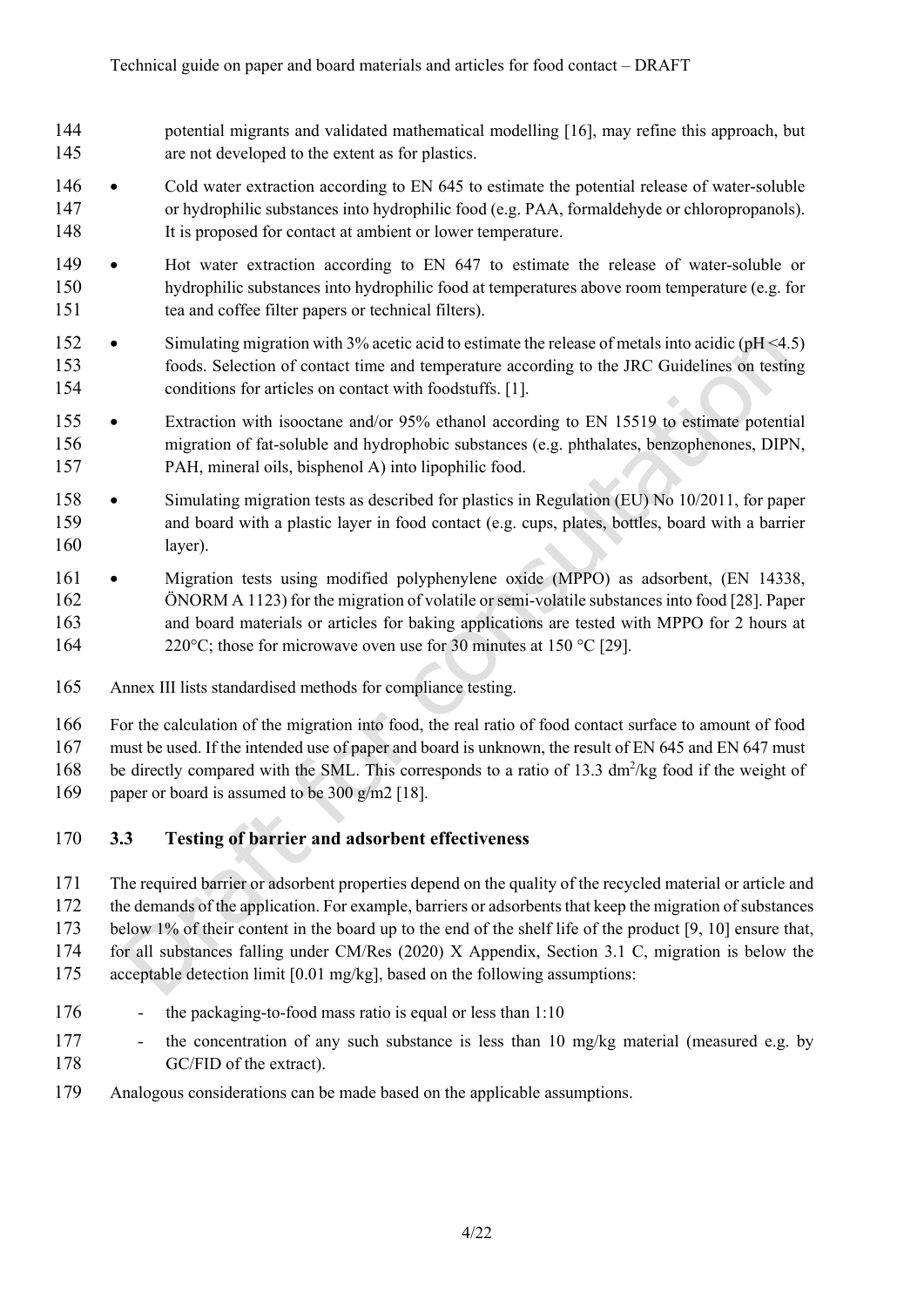- 180 3.3.1 Experimental testing with surrogate substances
- 181 The effectiveness of functional barriers or adsorbents can be determined either using target substance(s)
- 182 or surrogate substances representing potential migrants, such as *n*-heptadecane, 4-methyl benzophenone
- 183 and dipropyl phthalate [9, 10]. For the targeted determination of functional barrier effectiveness, various
- 184 permeation tests with a broader range of model substances have been developed [11-13]. Methods have
- 185 to be adequately supported and validated.
- 186 *Testing of functional barrier effectiveness of internal bags*
- 187 For the determination of the functional barrier effectiveness of internal bags used in boxes of recycled
- 188 paperboard, recycled paperboard spiked with surrogate substances (donor) can be placed on one side of
- 189 the barrier layer and a receptor simulating food, such as silicone paper, on the other [10]. Periodically a
- 190 sample of the receptor is analysed for the permeated surrogate substances. Data from an interlaboratory
- 191 comparison using this approach were published [19].
- 192 Since packaged foods may have shelf lives of up to several years, tests must allow extrapolation to long
- 193 periods. They may be accelerated by increased temperature, but care is required not to reduce the barrier
- 194 effectiveness through physical changes of the barrier material.
- 195 *Testing of effectiveness of functional barriers placed onto the paperboard and functional adsorbents*
- 196 For testing the effectiveness of a functional barrier that is already placed on paper or board, a similar
- 197 method may be applied. A donor paper or board spiked with exactly known quantities of the surrogate
- 198 substances can be used if direct spiking of the test specimen is experimentally challenging. Then their
- 199 migration into the receptor (e.g. silicone paper) can be determined as described above.
- 200 Alternatively, permeation tests can be carried out by establishing at the donor (non-food contact) side 201 appropriate concentrations of surrogates in the gas phase and collecting permeated substances on the 202 receptor (food-contact) side in a trap for quantitative analysis of permeated surrogate substances [11-
- 203 13] and subsequent data evaluation as mentioned below in 3.3.2.
- 204 For functional barrier layers placed onto the paperboard it has to be taken into account that migration 205 into the functional barrier starts already at the production of the material or article, which may be long 206 before the food contact application.
- 207 An approach using surrogate substances is described in [21] for testing functional adsorbents. The 208 surrogate substances may serve for the determination of migration as well as for testing the sorption 209 capacity by dosing varied amounts.
- 210 Caution must be paid to the fact that functional adsorbents, such as activated carbon, adsorb substances
- 211 from the food itself and from other sources and may thus become saturated and lose their effectiveness.
- 212 They must therefore show sufficient capacity not only for the sorption of substances in the paperboard,
- 213 but also for those released from all other sources. Sorption starts already at the production of the material
- 214 or article, which may be long before the food contact application.
- 215 *Testing for set-off*
- 216 Set-off, i.e. transfer from the non-food contact side of the paper or board to the barrier on the food
- 217 contact side during storage in stacks or reels, may be simulated by bringing the food contact surface into
- 218 contact with a donor and measuring the transferred surrogate substances [20].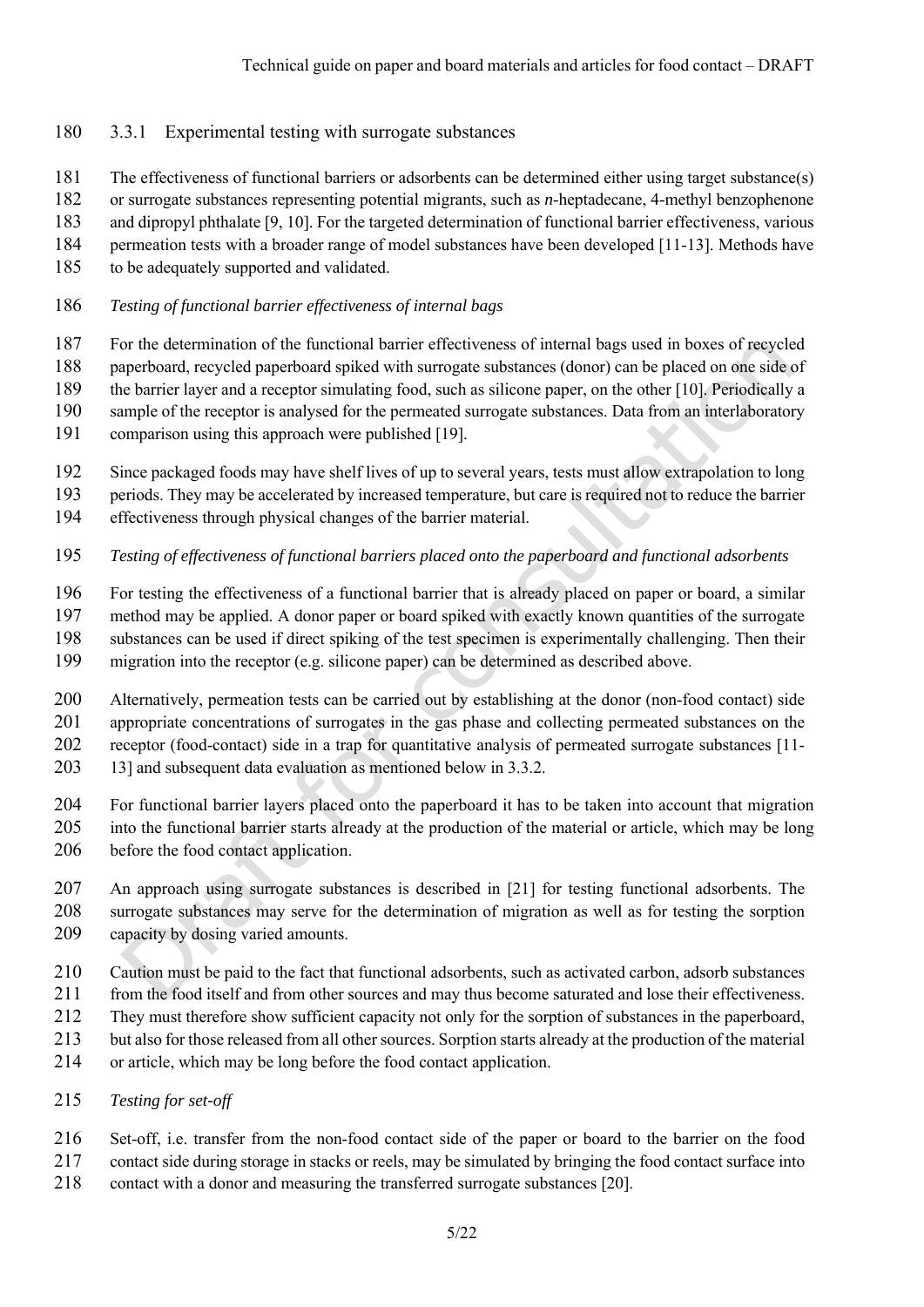Technical guide on paper and board materials and articles for food contact – DRAFT

### 219 *Testing migration from the flaps of closures*

220 If barriers are applied to the paper or board, migration from flaps of closures reaching into the internal 221 room of the box may be relevant, depending on the type of closure. It can be determined with real packs

222 made of paperboard spiked with surrogates and filled with a food representative for the intended use.

## 223 3.3.2 Modelling

224 The permeability of a barrier polymer by chemicals is typically characterised by the lag time (i.e. the

225 time of the breakthrough of the chemical) and the permeation rate (i.e. the mass of permeated chemical 226 per area and time). Both can be determined analogously to 3.3.1. [11,12,14,15]. Then the performance

227 of the functional barrier can be calculated for any food contact conditions, barrier thicknesses and food-

228 package contact time. Only validated mathematical modelling may be applied.

## 229 **3.4 Antimicrobial activity**

230 In case of applications involving hydrophilic or lipophilic food, antimicrobial substances in paper and

231 board shall be tested according EN 1104. No inhibition zones shall be observable.

## 232 **3.5 Release of colourants or fluorescent whiteners**

- 233 In case of applications involving hydrophilic or lipophilic food, the release of colourants or fluorescent 234 whiteners shall be determined in accordance with EN 646 and EN 648.
- 

## 235 **3.6 Sensory/organoleptic testing**

236 Methods for testing potential sensorial effects of paper and board on foods are described by EN 1230-1 237 and EN 1230-2.

# 238 **4. Detection of Recycled Fibres**

239 For the reliable determination of recycled material in paper or board, more than one of the following 240 methods may be needed. As the top layer of recycled paperboard may consist of fresh fibre or highly 241 purified material, the structure may need to be opened.

## 242 **4.1 Identification by UV illumination**

243 Under UV illumination at 366 nm, an irregular pattern of spots of whitened or fluorescent particles is 244 observed (Fig. 1).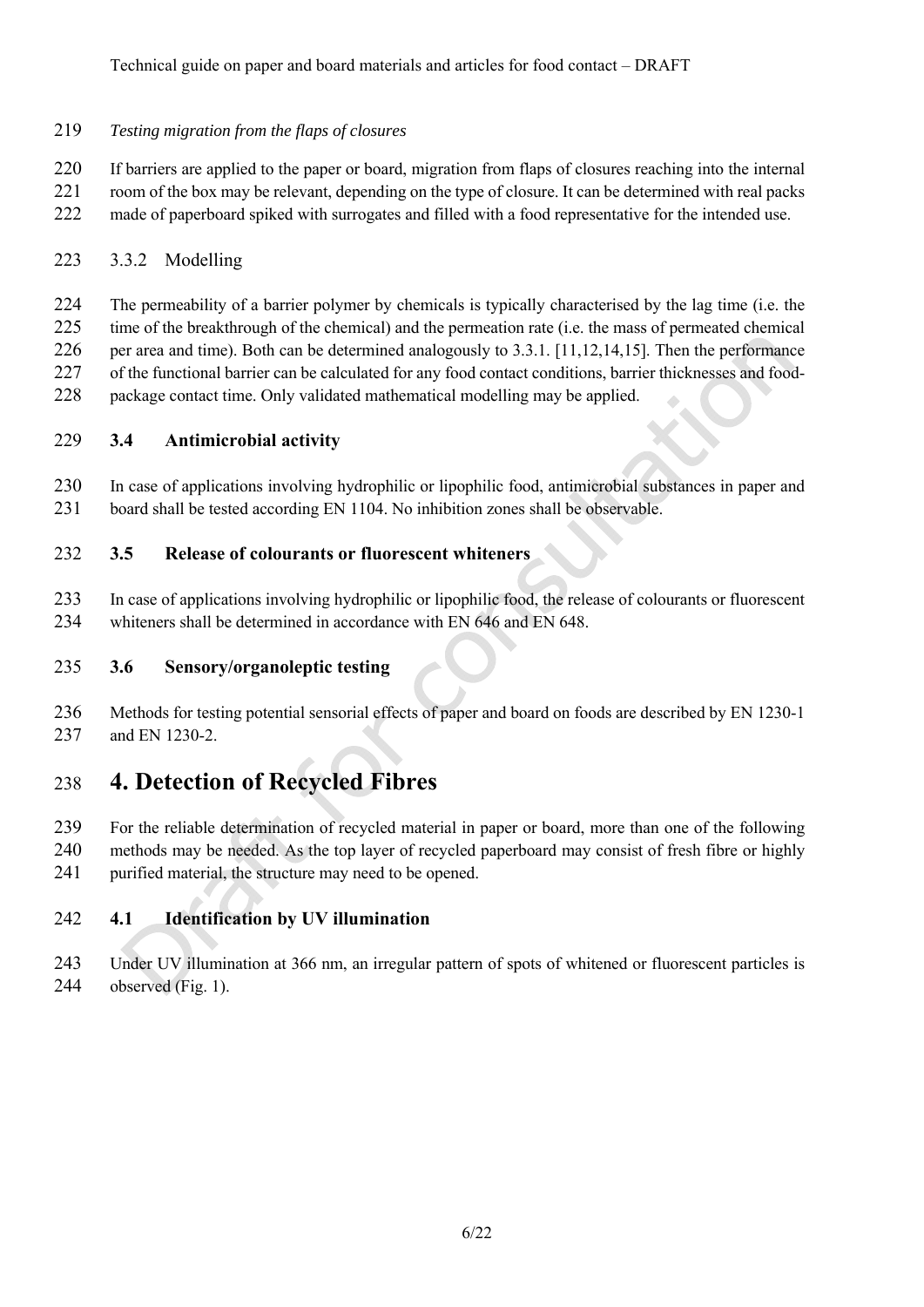

245

246 *Figure 1: Paperboard under UV illumination: left, fresh fibre material; right, recycled fibre content,*  247 *scale in cm*

## 248 **4.2 Identification by light microscopy**

249 Particles of coloured paper and plastic can be detected by reflection or transmission light microscopy 250 (Fig. 2).



251

*Figure 2: Recycled board under transmission light microscopy*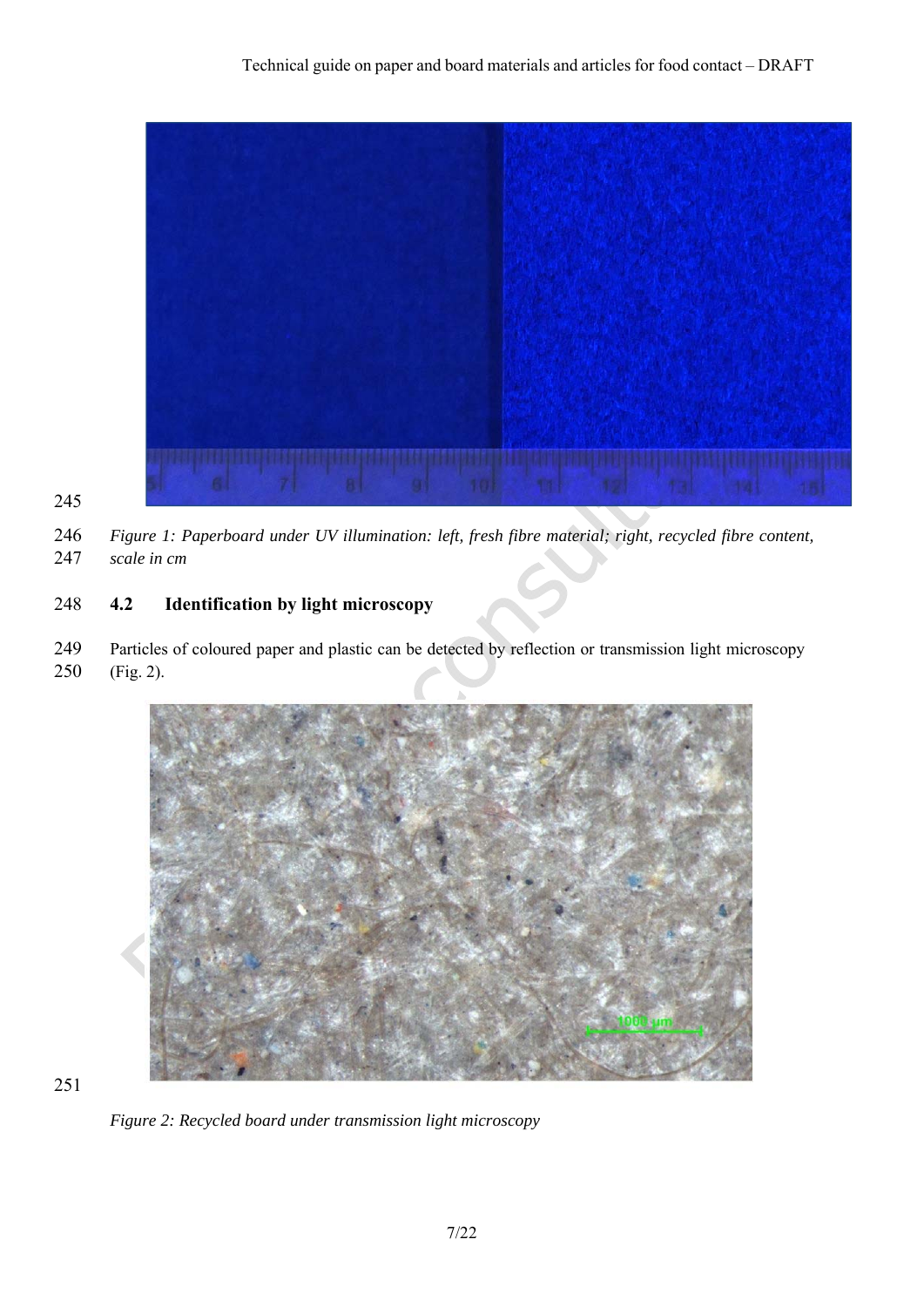

252

*Figure 3: Fresh fibre board under transmission light microscopy*

### 253 **4.3 Marker substances for recycled material**

254 Diisopropyl naphthalenes (DIPN) are commonly used as solvents for dyes in carbonless copy paper.

255 The DIPN may be detected in solvent extracts of paper and board according to EN 14719. Very low 256 levels of DIPN have been reported in fresh fibre paper and board as a result of cross-contamination from

257 recycled paper. Recycled fibres may not contain DIPN.

- 258 Bisphenol A is used in thermal paper, e.g. in cash register receipts. It may be measured in paper and 259 board according to EN 15519 by solvent extraction with 95% of ethanol or methanol.
- 260 Other sources of marker substances may be printing ink components.

## 261 **5. Compliance Documentation and Declaration of Compliance**

262 The Resolution CM/Res (2020) X (Appendix, Section 8) sets out the general principles of the 263 documentation on the compliance work (compliance documentation) and the communication throughout 264 the chain of business operators (declaration of compliance).

## 265 **5.1 Compliance documentation**

266 In addition to information common to all food contact materials and articles and stemming from the 267 general requirements laid down in the Resolution CM/Res (2020) X (Appendix Section 8.1), the 268 compliance documentation of food contact materials and articles made from paper and board (including 269 the intermediate products) needs to include the following information (as applicable):

- 270 1. for fresh fibre paper and board: source of the fibres and description of the process(es) applied to 271 obtain the fibres;
- 272 2. process(es) applied for bleaching;
- 273 3. percentage of recycled fibre in the paper or board material or article;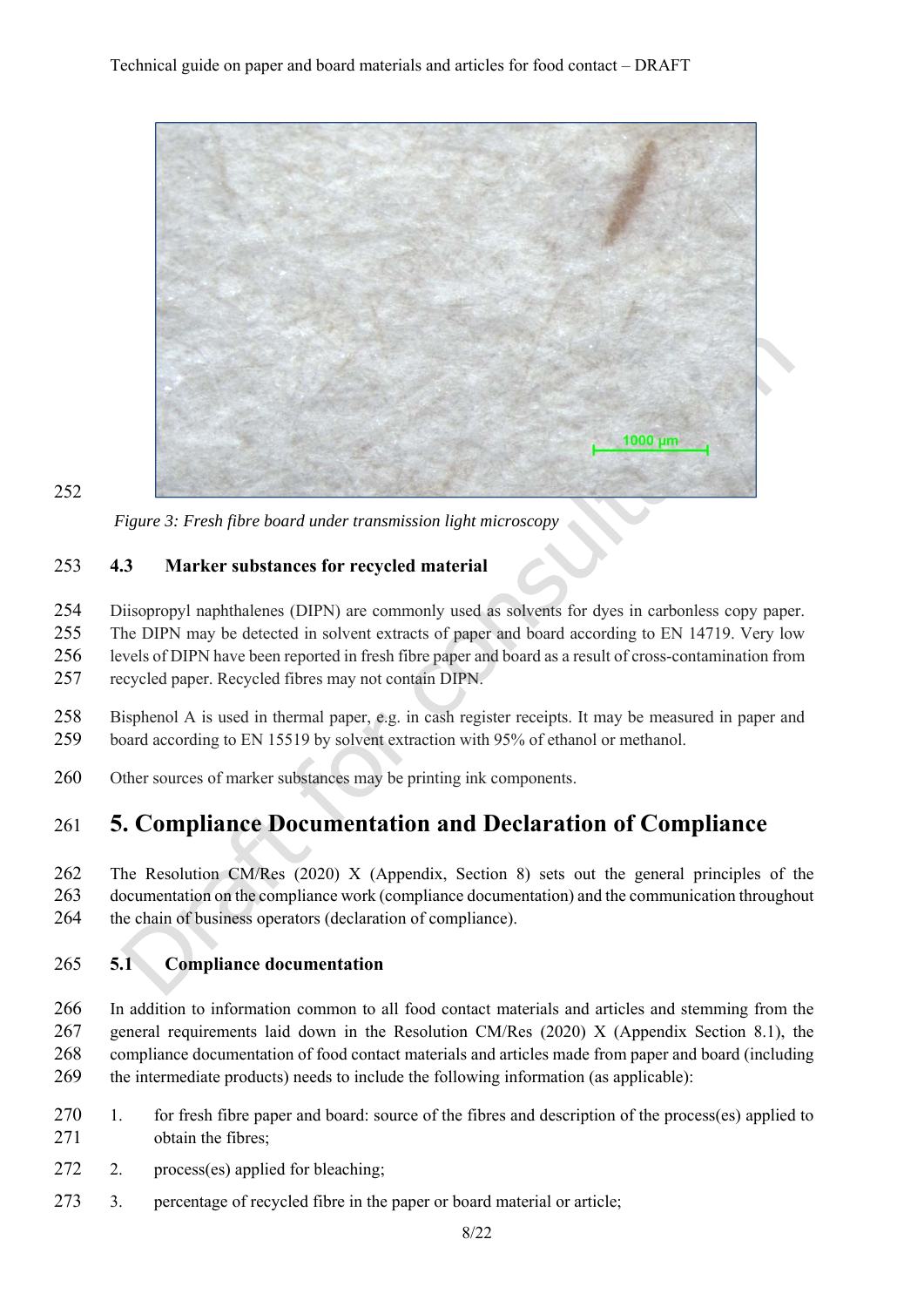- 274 4. grade of the material being recycled based on EN 643 (Paper and board European list of standard 275 grades of paper and board for recycling);
- 276 5. cleaning and sorting procedure applied during recycling for recycled paper and board, criteria set 277 and data supporting conformity with the criteria;
- 278 6. if a barrier layer on the food contact surface of recycled paper or board is used to reduce migration 279 into food: description of the barrier, process to apply the barrier, the criterion used for determining 280 its effectiveness, the method of testing and the resulting data;
- 281 7. if recycled material is used with a functional adsorbent to reduce migration into food, the criterion 282 used for determining its effectiveness, the method of testing, data on the adsorption capacity and 283 its interpretation for the range of applications it is suitable for.
- 284 8. if no measure is taken to reduce the migration from the recycled paper and board, the restrictions 285 in use and data supporting lack of migration.

### 286 **5.2 Declaration of compliance**

287 In addition to the requirements laid down in Resolution CM/Res (2020) X (Appendix, Section 8.2), the 288 Declaration of Compliance of food contact materials and articles from paper and board (including their 289 intermediates) must include the following information (as applicable):

- 290 1. type of material, such as fresh and/or recycled material, in all layers;
- 291 2. measures taken to render recycled material or article compliant with Resolution CM/Res (2020) 292 X and this Technical Guide;
- 293 3. type of functional barrier or functional adsorbent;
- 294 4. for recycled paper and board with a functional barrier applied to the food contact surface: data on 295 the effectiveness of the barrier, the proposed expiry date, taking into account the period before 296 being in food contact and requirements on closure design;
- 297 5. for recycled paper and board incorporating functional adsorbents: data on the effectiveness, 298 restrictions on printing and food types for which the functional adsorbent has sufficient sorption 299 capacity;
- 300 6. storage conditions for the material or article, e.g. related to barrier/adsorbent effectiveness or set-301 off;
- 302 7. percentage of recycled fibres in the paper or board; quality of the recycled material; cleaning 303 process.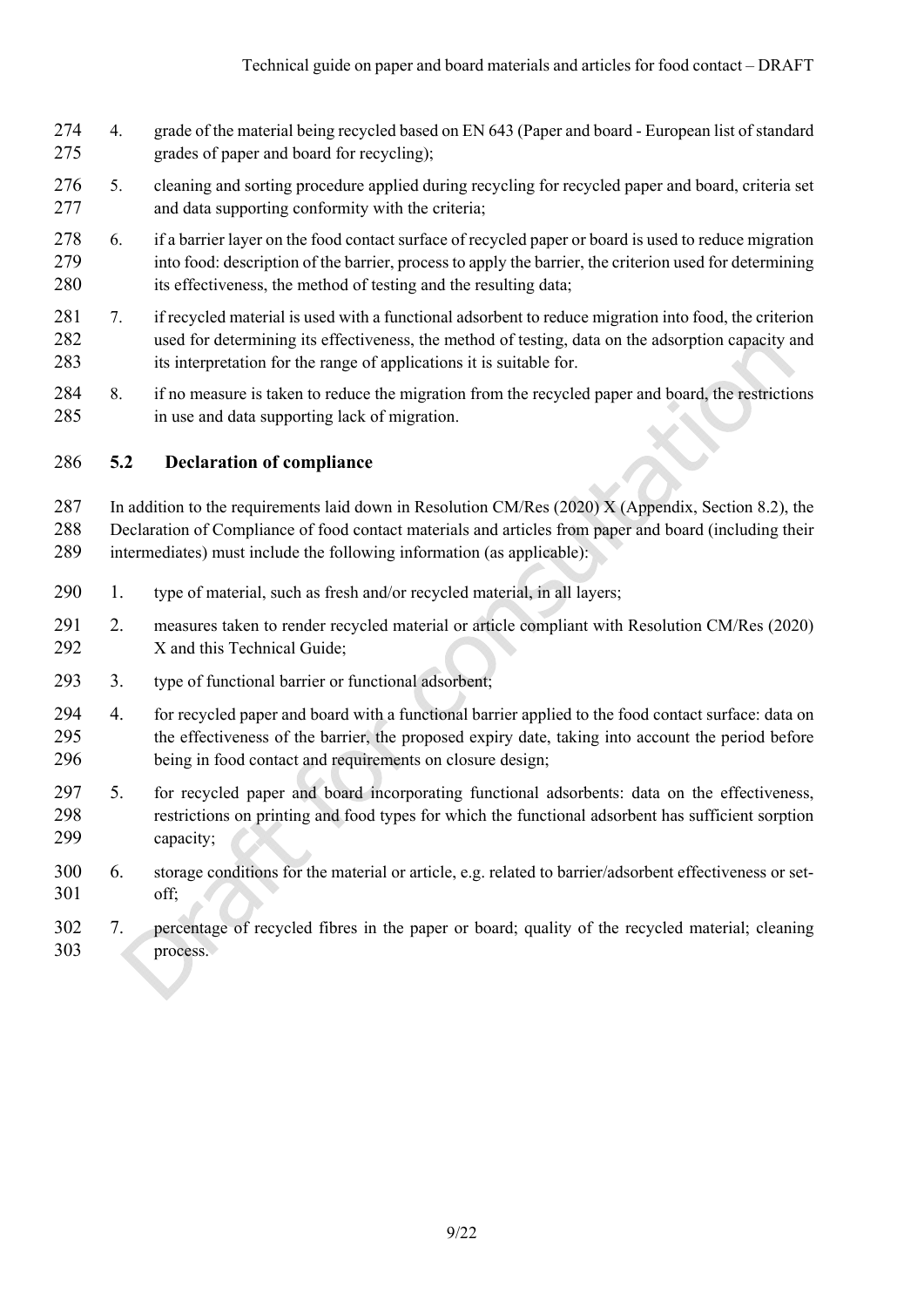## 304 **6. References**

305 Please note that standardised methods are stated in Annex III.

306 [1] JRC Guidelines on testing conditions for articles in contact with foodstuffs (with a focus on 307 kitchenware). A CRL-NRL-FCM Publication, 1st Edition 2009. Office for Official Publications of the 308 European Communities EUR 23814, 2009). Available at: 309 http://publications.jrc.ec.europa.eu/repository/handle/111111111/8793.

- 310 [2] Technical guidelines for compliance testing, JRC Science and Policy reports.
- 311 [3] Guidelines for performance criteria and validation procedures of analytical methods used in controls
- 312 of food contact materials, EUR 24105 EN 1st edition 2009.
- 313 [4] A. Harling, K. Grob, R. Helling, T. Simat. BMELV, German Federal Ministry of Food, Agriculture
- 314 and Consumer Protection. Project 2809HS012, 2012. Ausmass der Migration unerwünschter Stoffe aus
- 315 Verpackungsmaterialien aus Altpapier in Lebensmitteln. 316 *https://www.yumpu.com/de/document/view/21558829/aus mass-der-migration-unerwunschter-stoffe-*317 *aus-/11.*
- 318 [5] L. Castle, A.P. Damant, C.A. Honeybone, S.M. Johns, S.M. Jickells, M. Sharman, and J. Gilbert. 319 Migration studies from paper and board food packaging materials. Part 2. Survey for residues of 320 dialkylamino benzophenone UV-cure ink photoinitiators; Food Additives & Contaminants, (1997), 321 14:45-52: Michler's Ketone and DEAB.
- 322 [6] L. Castle et al, Deutsche Lebensmittelrundschau 91 Jahrg., Heft 3, 1995, Benzophenone.
- 323 [7] B. Aurela, H. Kulmala, and L. Soderhjelm. Phthalates in paper and board packagings and their 324 migration into Tenax and sugar. Food Additives & Contaminants (1999), 16:571-577.
- 325 [8] BfR-Methode: Bestimmung von Kohlenwasserstoffen aus Mineralöl (MOSH und MOAH) oder 326 Kunststoffen (POSH, PAO) in Verpackungsmaterialien und trockenen Lebensmitteln mittels
- 327 Festphasenextraktion und GC-FID, 04.05.2012.
- 328 [9] Biedermann-Brem, M. Biedermann, K. Grob, Required barrier efficiency of internal bags against 329 the migration from recycled paperboard packaging into food: a bench mark, S., Food Additives and 330 Contaminants A 33 (2016) 725-740.
- 331 [10] Biedermann-Brem, M. Biedermann, K. Grob, Taped barrier test for internal bags used in boxes of 332 recycled paperboard: update of the method, Packaging Technology and Science 30 (2017), 91-102.
- 333 [11] J. Ewender, R. Franz and F. Welle; Permeation of Mineral Oil Components from Cardboard 334 Packaging Materials through Polymer Films. Packaging Technology and Science 26 (2013), 423-434.
- 335 [12] H. Diehl and F. Welle; How to determine functional barrier performance towards mineral oil 336 contaminants from recycled board. Food Packaging and Shelf Life 5 (2015), 41-49.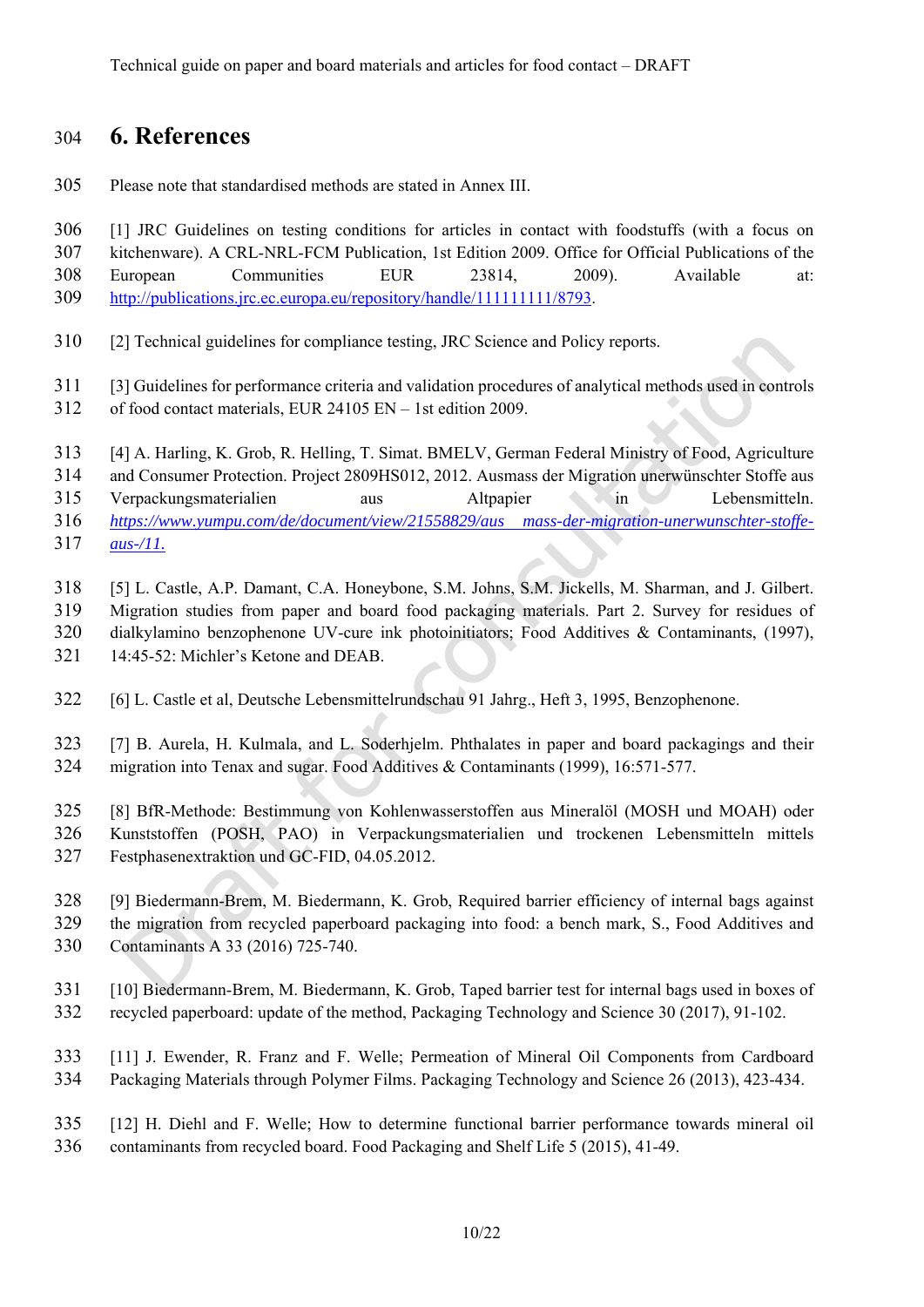- 337 [13] J. Ewender, R. Fengler, R. Franz, L. Gruber, and F. Welle; Functional barriers against mineral oil
- 338 from paper and cardboard packaging materials. DLG Expert Report 10/2016 (www.DLG.org).
- 339 [14] J. Ewender and F. Welle; Determination and Prediction of the Lag Times of Hydrocarbons through 340 a Polyethylene Terephthalate Film. Packaging Technology and Science 27 (2014), 963-974.
- 341 [15] J. Ewender and F. Welle; Functional Barrier Performance of a Polyamide-6 Membrane towards n-
- 342 Alkanes and 1- Alcohols. Packaging Technology and Science 29 (2016), 277-287.
- 343 [16] JRC Technical Reports: Practical guidelines on the application of migration modelling for the 344 estimation of specific migration, In support of Regulation (EU) No 10/2011 on plastic food contact 345 materials, 2015.
- 346 [17] A. Eicher, M. Biedermann, M. Zurfluh, K. Grob; Food Additives and Contaminants A 32 (2015), 347 110–119.
- 348 [18] BfR, 15. Sitzung der BfR-Kommission für Bedarfsgegenstände Ergebnisprotokoll vom 5.
- 349 November 2015, https://mobil.bfr.bund.de/cm/343/15-sitzung-der-bfr-kommission-fuer-350 bedarfsgegenstaende.pdf.
- 351 [19] M. Funk, U. Leist, M. Biedermann, K. Grob; Interlaboratory comparison: taped test on the barrier
- 352 efficiency of internal bags used in boxes of recycled paperboard. Journal of Consumer Protection and
- 353 Food Safety, 12 (2017), 37–39.
- 354 [20] C. Munoz, A. Eicher, M. Biedermann, K. Grob; Recycled paperboard with a barrier layer for food 355 contact: set-off during stacking or reeling. Analytical method and preliminary results, Food Additives 356 & Contaminants 35 (2018), 577–582.
- 357 [21] M. Biedermann, R. Schum, K. Grob; Activated carbon added to recycled paperboard to prevent 358 migration into food: approach for determining efficacy and first results; Food Additives & Contaminants 359 35 (2018), 1832-1844.
- 360 [22] JRC Guidance on sampling, analysis and data reporting for monitoring of mineral oil hydrocarbons 361 in food and food contact materials.
- 362 [23] Sander Koster, Marie-Hélène Bani-Estivals, Maurizio Bonuomo, Emma Bradley, Marie-Christine 363 Chagnon, M. Leonor Garcia, Françoise Godts, Thomas Gude, Rüdiger Helling, Perfecto Paseiro-364 Losada, Gabriele Pieper, Monique Rennen, Thomas Simat, Lionel Spack; Guidance on best practices 365 on the risk assessment of non-intentionally added substances (NIAS) in food contact materials, ILSI 366 Europe report, (2015), http://ilsi.org/publication/guidance-on-best-practices-on-the-risk-assessment-of-367 non-intentionally-added-substances-nias-in-food-contact-materials-and-articles/ 224.
- 368 [24] M. Biedermann, K. Grob. Assurance of safety of recycled paperboard for food packaging through 369 comprehensive analysis of potential migrants is unrealistic. Journal of Chromatography A 1293 (2013), 370 107–119.
- 371 [25] Linda Bengtström, Anna Kjerstine Rosenmai, Xenia Trier, Lisbeth Krüger Jensen, Kit Granby,
- 372 Anne Marie Vinggaard, Malcolm Driffield & Jens Højslev Petersen (2016): Non-targeted screening for
- 373 contaminants in paper and board food contact materials using effect-directed analysis and accurate mass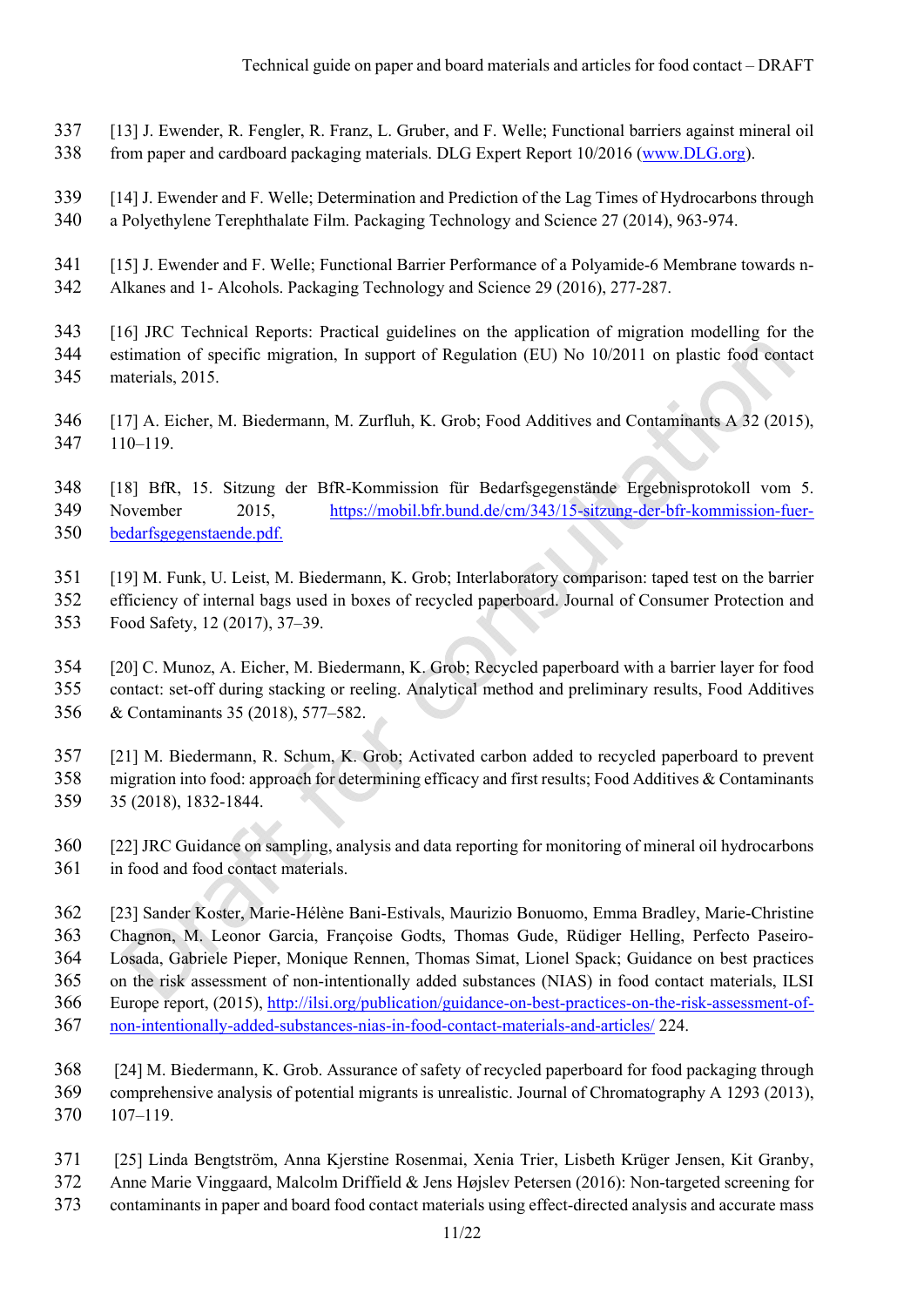374 spectrometry, Food Additives & Contaminants: Part A, 33:6,1080-1093, DOI: 375 10.1080/19440049.2016.1184941.226.

376 [26] Linda Bengtström, Xenia Trier, Kit Granby, Anna Kjerstine Rosenmai & Jens Højslev Petersen 377 (2014); Fractionation of extracts from paper and board food contact materials for invitro screening of 378 toxicity, Food Additives & Contaminants: Part A, 31:7, 1291-1300, DOI: 379 10.1080/19440049.2014.912357.227.

380 [27] Adam Vavrous, Lukas Vapenkac, Jitka Sosnovcova, Kristina Kejlova, Karel Vrbík, Dagmar 381 Jírova; Method for analysis of 68 organic contaminants in food contact paper using gas and liquid 382 chromatography coupled with tandem mass spectrometry, Food Control, 60, (2016), 221-229.228.

383 [28] K. Van Den Houwe, J. Van Loco, F. Lynen and E. Van Hoeck; The Use of Tenax® as a Simulant 384 for the Migration of Contaminants in Dry Foodstuffs: A Review 385 Packaging Technology and Science 2018; 31: 781–790.

386 [29] BfR Empfehlung XXXVI/2.

387 [30] Amtliche Sammlung von Analysenverfahren nach § 35 LMBG, Methode B 82.02 - 2 "Nachweis 388 der Verwendung verbotener Azofarbstoffe auf gefärbten textilen Bedarfsgegenständen"

389 [31] Amtliche Sammlung von Untersuchungsverfahren nach §35 Lebensmittel- und

390 Bedarfsgegenständegesetz, Methode L 00-00-6: Bestimmung von primären aromatischen Aminen in 391 wässrigen Lebensmittelsimulanzien. (Official Collection of Methods of Analysis under § 35 of the

392 Foods and Other Commodities Act, Method No. L 00-00.6: Determination of primary aromatic amines

393 in aqueous food simulants).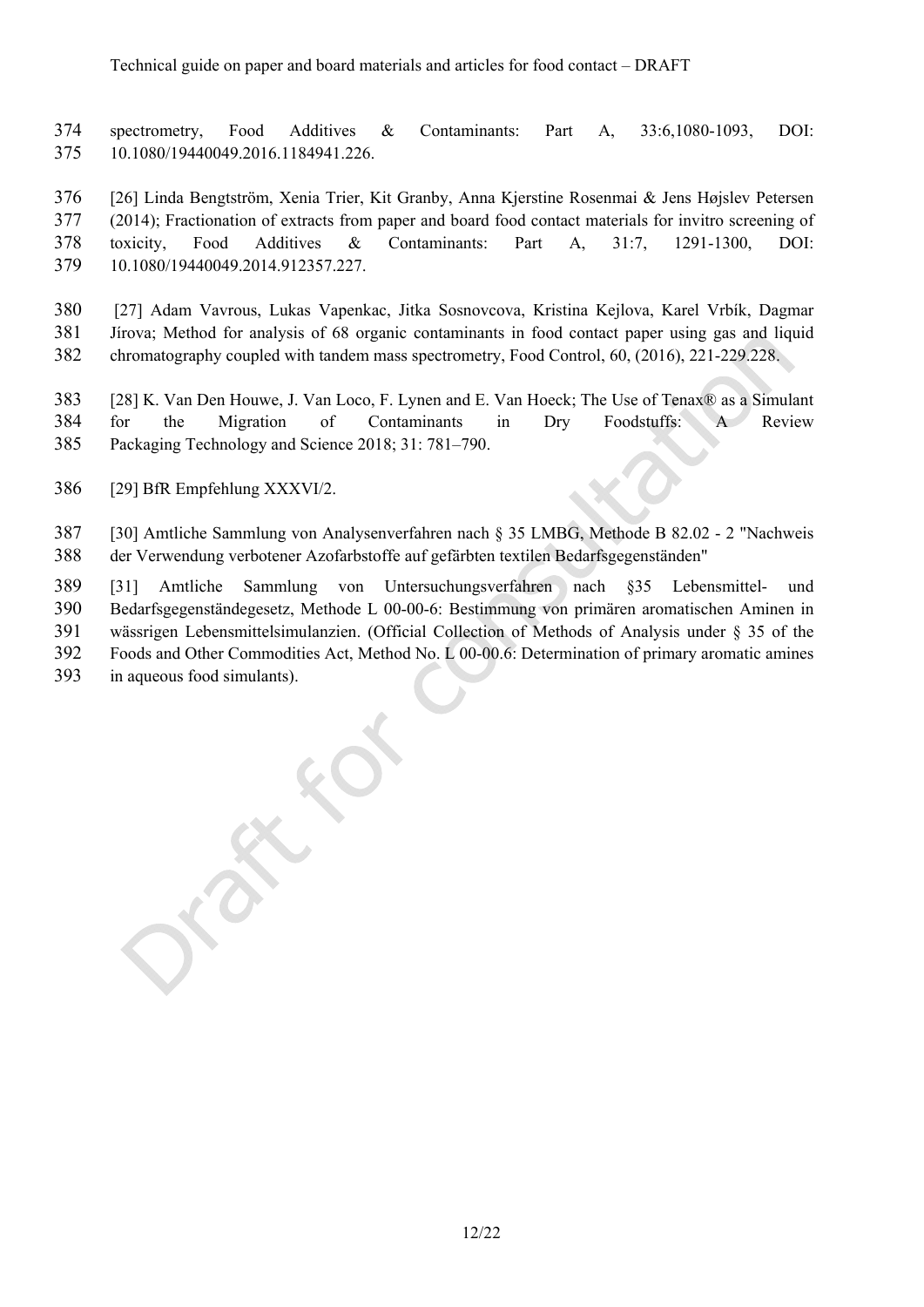## 394 **ANNEX I References/Links to national regulations or**  395 **recommendations**

- 396 1. BfR Recommendations for paper and board:
- 397 XXXVI. Paper and board for food contact
- 398 https://bfr.ble.de/kse/faces/resources/pdf/360.pdf (english translation:
- 399 https://bfr.ble.de/kse/faces/resources/pdf/360-english.pdf)
- 400 XXXVI/1. Cooking Papers, Hot Filter Papers and Filter Layers
- 401 https://bfr.ble.de/kse/faces/resources/pdf/361.pdf (english translation:
- 402 https://bfr.ble.de/kse/faces/resources/pdf/361-english.pdf)
- 403 XXXVI/2. Paper and Paperboard for Baking Purposes 404 https://bfr.ble.de/kse/faces/resources/pdf/362.pdf (english translation:
- 405 https://bfr.ble.de/kse/faces/resources/pdf/362-english.pdf)
- 406 2. Dutch legislation on FCM "Warenwetregeling verpakkingen en gebruiksartikelen" 407 https://wetten.overheid.nl/BWBR0034991/2017-01-01. The positive list for paper and board 408 (in Dutch) is found in Chapter II, of Annex-part A of this Regulation (Bijlage deel A, 409 Hoofdstuk II). Translations of the complete version as it was notified in 2013 can be found in 410 the the TRIS database: 411 http://ec.europa.eu/growth/toolsdatabases/tris/en/search/?trisaction=search.detail&year=2013
- 412 &num=407. Amendment since then contains updates on positive lists of several materials, and 413 was notified in 2016. The text of the amendment (so, not a consolidated version) is available 414 in TRIS:
- 415 http://ec.europa.eu/growth/tools-
- 416 databases/tris/en/search/?trisaction=search.detail&year=2016&num=208
- 417 3. Decreto Ministeriale 21 marzo 1973, consolidated by Decreto 25 settembre 2007, n. 217, lastly 418 amended by Decreto 4 aprile 2012, n.72. Legislation available: 419 http://www.salute.gov.it/portale/temi/p2\_6.jsp?lingua=italiano&id=1173&area=sicurezzaAli 420 mentare&menu=chimica
- 421 4. French legislation on FCM: Matériaux au contact des denrées alimentaires 422 https://www.economie.gouv.fr/dgccrf/Materiaux-au-contact-des-denrees-alimentaires. For 423 organic materials based on vegetable fibres 424 https://www.economie.gouv.fr/files/files/directions\_services/dgccrf/securite/produits\_alimen 425 taires/materiaux\_contact/doc\_pdf/Fiches-materiaux-organiques-fibres-vegetales-v02.pdf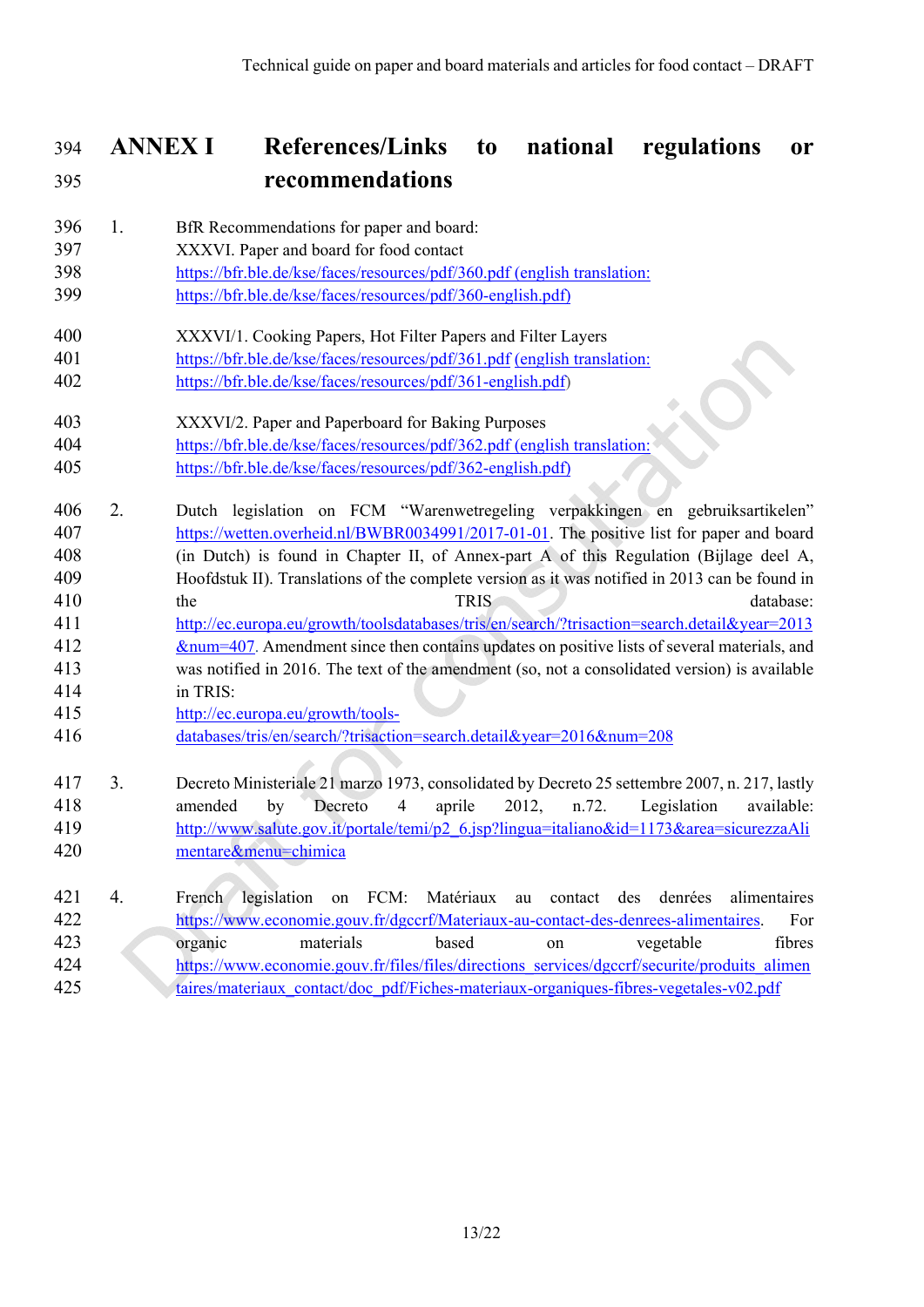# 426 **ANNEX II Specific migration limits (SML) for some**  427 **constituents or known contaminants**

### 428 **Table 1**

| <b>Substance</b>         | CAS-No.        | SML (mg/kg in<br>food/food | <b>Comments</b> | Reference and explanations                            |                                           |
|--------------------------|----------------|----------------------------|-----------------|-------------------------------------------------------|-------------------------------------------|
|                          |                | simulant)                  |                 |                                                       |                                           |
| 4,4'-Bis(dimethylamino)  | 90-93-7        | 0.01                       | $\mathbf{1}$    | Technical document No. 3, Paper and board             |                                           |
| benzophenone (Michler's  |                |                            |                 | materials and articles made from recycled             |                                           |
| ketone)                  |                |                            |                 |                                                       | fibres intended to come into contact with |
|                          |                |                            |                 | foodstuffs, Version 2, 10.06.2004, CoE                |                                           |
| Bisphenol A              | $80 - 05 - 7$  | 0.05                       | $\mathbf{1}$    | <b>EFSA</b><br>Journal<br>2015;13(1):3978             |                                           |
|                          |                |                            |                 | t-TDI 4 µg/kg bw per day, average body                |                                           |
|                          |                |                            |                 | weight 60 kg, allocation factor 20%                   |                                           |
|                          |                |                            |                 | Regulation (EU) No 2018/213                           |                                           |
|                          |                | 0.01                       | $\mathbf{1}$    | Regulation (EU) No 2018/213: applications             |                                           |
|                          |                |                            |                 | for infants and young children as referred to         |                                           |
|                          |                |                            |                 | in Regulation (EU) No 609/2013                        |                                           |
| Sum of benzo(a) pyrene,  | $50 - 32 - 8$  | 0.001                      | 1               | 1881/2006<br>Regulation<br>(EC)<br>No                 |                                           |
| benzo(a)anthracene,      | $56 - 55 - 3$  |                            |                 |                                                       |                                           |
| benzo(b)fluoranthene and | 205-99-2       |                            |                 |                                                       |                                           |
| chrysene                 | 218-01-9       |                            |                 |                                                       |                                           |
| Mineral oil hydrocarbons |                | under discussion           | $\overline{2}$  |                                                       |                                           |
| <b>MOH</b>               |                |                            |                 |                                                       |                                           |
| Sum of benzophenone,     | $119-61-9$     | 0.6                        | 1,6             | Regulation<br>(EC)<br>10/2011.                        |                                           |
| 2-methyl benzophenone,   | 131-58-8       |                            |                 | (2009)<br>1104,<br><b>EFSA</b><br>Journal<br>$1 - 30$ |                                           |
| 3-methyl benzophenone    | $643 - 65 -$   |                            |                 | 0.01<br>mg/kg<br>bw<br>TDI<br>day<br>per              |                                           |
| and<br>4-methyl          | 2134-84-9      |                            |                 | average body weight 60 kg, no allocation              |                                           |
| benzophenone             |                |                            |                 | factor                                                |                                           |
|                          |                |                            |                 | Swiss Ordinance (SR 817.023.21) Annex 10              |                                           |
| 2-methyl benzophenone,   | $131 - 58 - 8$ | 0.05                       | 1               | This limit applies to each individual                 |                                           |
| 3-methyl benzophenone,   | 643-65-2       |                            |                 | substance and to their sum.                           |                                           |
| 4-methyl benzophenone    | 134-84-9       |                            |                 | Swiss Ordinance (SR 817.023.21) Annex 10              |                                           |
| Sum of dibutylphthalate  | $84 - 74 - 2$  | 0.3                        | 1,6             | Regulation<br>(EC)<br>10/2011                         |                                           |
| (DBP)<br>and             | $84 - 69 - 5$  |                            |                 | <b>EFSA</b><br>(2005)<br>242,<br>Journal<br>$1 - 17$  |                                           |
| diisobutylphthalate      |                |                            |                 | TDI for DBP: 0.01 mg/kg bw per day                    |                                           |
| (DiBP)                   |                |                            |                 | DiBP: comparable structure                            |                                           |
| $Di(2-$                  | $117 - 81 - 7$ | 1.5                        | 1, 6            | Regulation<br>10/2011<br>(EC)                         |                                           |
| ethylhexyl)phthalate     |                |                            |                 | <b>EFSA</b><br>Journal<br>(2005)<br>243,<br>$1 - 20$  |                                           |
| (DEHP)                   |                |                            |                 | TDI 0.05 mg/kg per day                                |                                           |
| Benzylbutylphthalate     | 85-68-7        | 30                         | 1, 6            | Regulation<br>(EC)<br>10/2011                         |                                           |
| (BBP)                    |                |                            |                 | EFSA Journal (2005)<br>241,<br>$1 - 14$               |                                           |
|                          |                |                            |                 | TDI 0.5 mg/kg bw per day                              |                                           |
| Primary aromatic amines  |                | $0.01\,$                   | 1, 3, 6         | Sum of all primary aromatic amines (see               |                                           |
| (PAAs)                   |                |                            |                 | Annex IV).                                            |                                           |
| Lead (Pb)                | 7439-92-1      | 0.003                      | $\overline{4}$  | EFSA Scientific Opinion on Lead in Food               |                                           |
|                          |                |                            |                 | $(2013)$ BMDL <sub>01</sub> : 0.5 µg/kg per day       |                                           |
| $(Per-$<br>PFAS<br>and   |                | under discussion           | 5               |                                                       |                                           |
| polyfluoroalkyl          |                |                            |                 |                                                       |                                           |
| substances)              |                |                            |                 |                                                       |                                           |

429

430 Comment 1: Entry sources may be printing inks, adhesives, organic coatings and recycled fibres.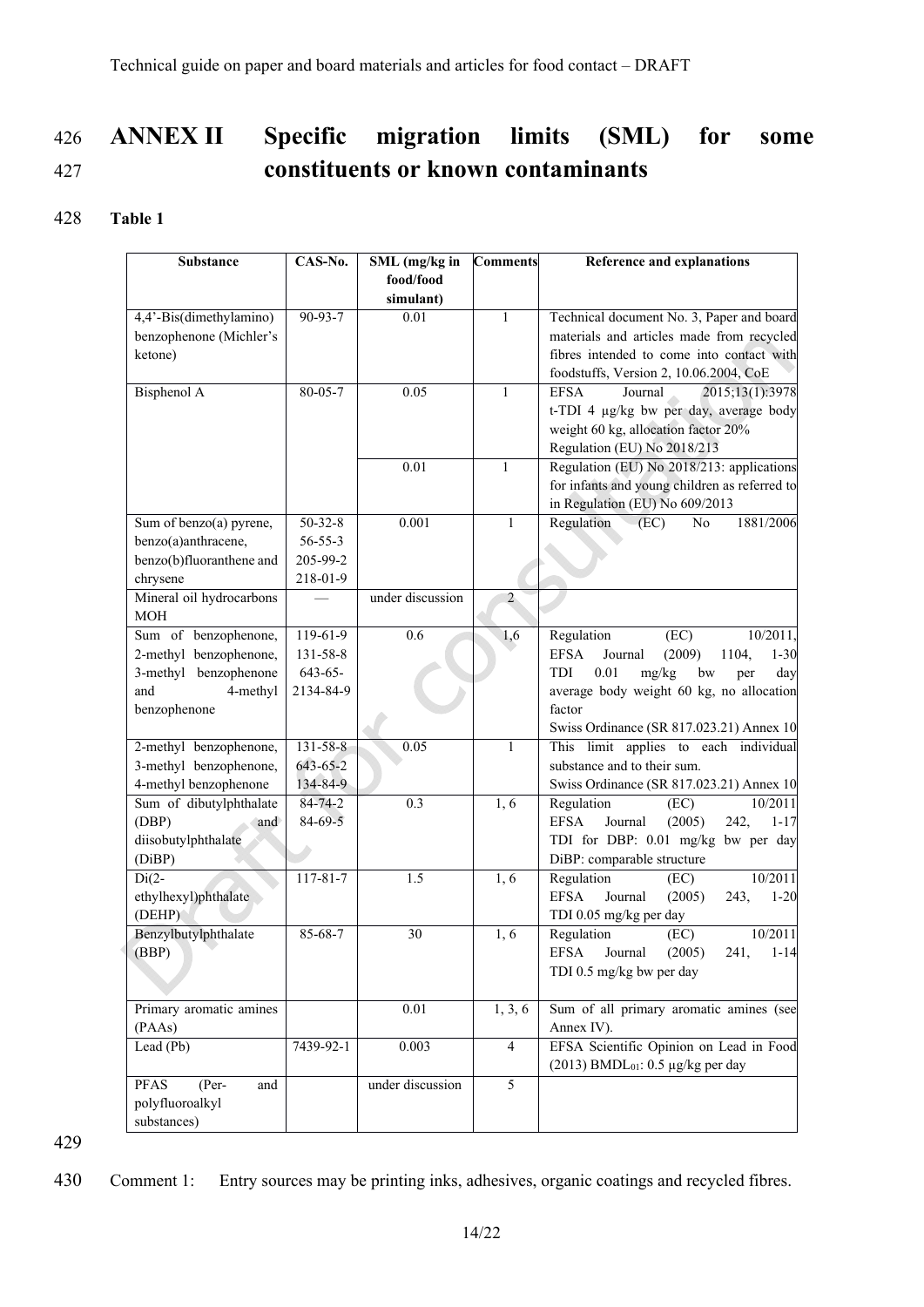- 431 Comment 2: Until a specific migration limit or other restrictions based on the evaluation of the latest 432 available scientific evidence can be established, producers or other operators 433 responsible for the placing on the market of food contact materials and articles are 434 recommended to keep migration of MOH as low as technically unavoidable and to 435 ensure that migration of MOAH does not occur.
- 436 Comment 3: PAAs that are classified as carcinogens of class 1A and 1B according to section 3.6 of 437 Annex I of Regulation (EC) No 1272/2008, may not be detectable in food or food 438 simulant with a detection limit of 0.002 mg/kg.
- 439 Comment 4: Entry sources for lead may be recycled fibres or intentionally added minerals.
- 440 Comment 5: The substances are currently under evaluation by EFSA. National restrictions or 441 restrictions under REACH may apply to one or more of these substances.
- 442 Comment 6: Limits and groups will be adapted pending on relative amendments of Regulation (EU) 443 No 10/2011.

15/22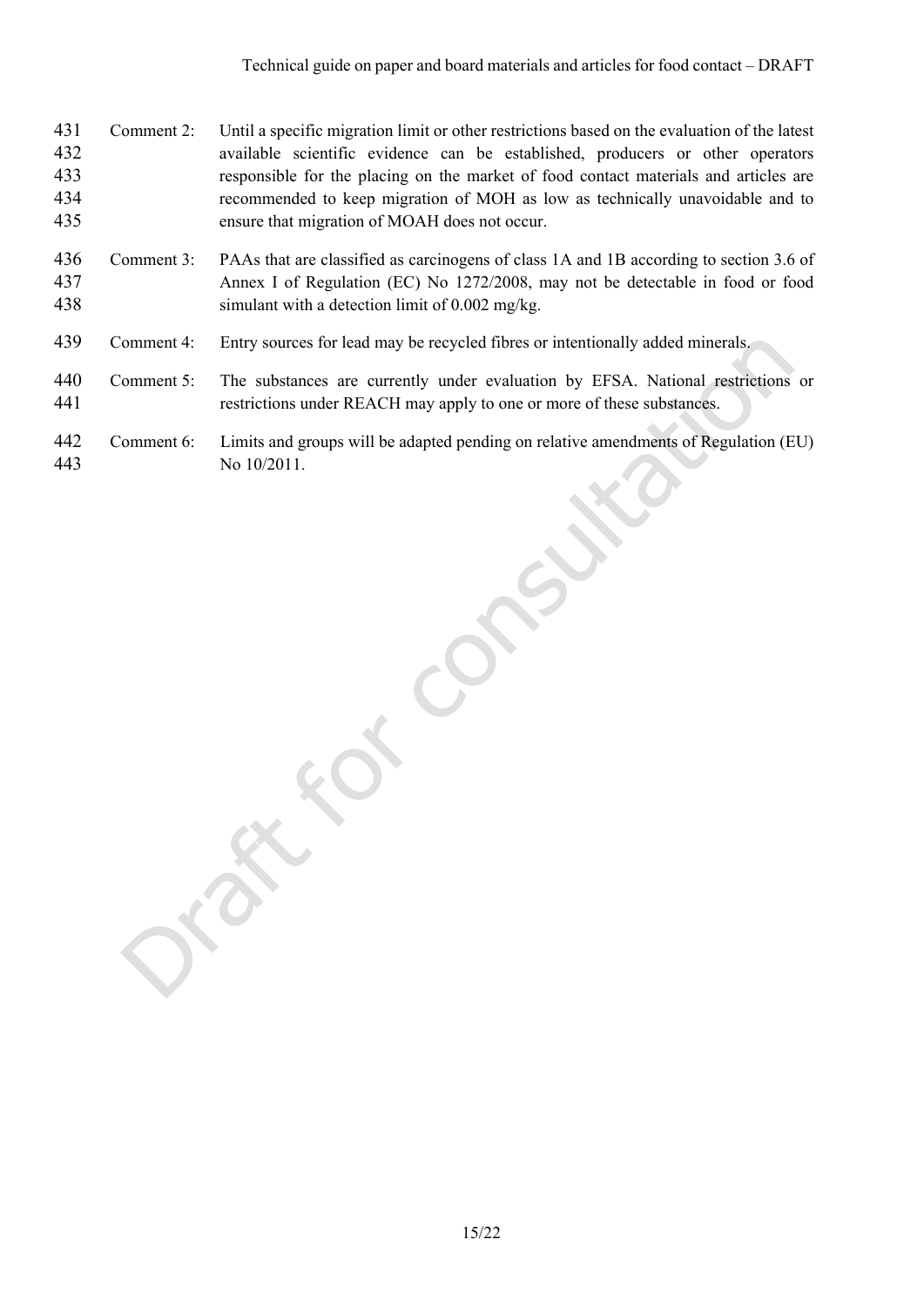# 444 **ANNEX III List of currently available standard methods for**  445 **testing compliance**

- 446 Generally analytical methods shall be selected in accordance with the requirements of Article 34 of 447 Regulation (EU) 2017/625.
- 448 EN 645: Paper and board intended to come into contact with foodstuffs. Preparation of a cold 449 water extract;
- 450 EN 647: Paper and board intended to come into contact with foodstuffs. Preparation of a hot water 451 extract;
- 452 EN 648: Paper and board intended to come into contact with foodstuffs. Determination of the 453 fastness of fluorescent whitened paper and board;
- 454 EN 646: Paper and board intended to come into contact with foodstuffs. Determination of colour 455 fastness of dyed paper and board;
- 456 EN 15519: Paper and board intended to come into contact with foodstuffs. Preparation of an 457 organic solvent extract (isooctane / 95% ethanol);
- 458 EN 14338: Paper and board intended to come into contact with foodstuffs. Conditions for 459 determination of migration from paper and board using modified polyphenylene oxide (MPPO) 460 as a simulant;
- 461 ÖNORM A 1123: Paper and board intended to come into contact with foodstuffs Determination 462 of overall gas phase migration of paper and board using modified polyphenylene oxide (MPPO) 463 as a simulant;
- 464 EN 16453: Pulp, paper and board. Determination of phthalates in extracts from paper and 465 paperboard;
- 466 EN 15845: Paper and board Determination of the cytotoxicity of aqueous extracts;
- 467 EN 1230-1: Sensory analysis. Part 1;
- 468 EN 1230-2: Sensory analysis. Part 2: Off flavour (taint);
- 469 ISO 8784-1: Pulp, paper and board Microbiological examination Part 1: Enumeration of 470 bacteria and bacterial spores based on disintegration;
- 471 EN 1541: Determination of formaldehyde in an extract;
- 472 EN 14719: Determination of the diisopropylnaphthalene (DIPN) content by solvent extraction;
- 473 CEN/TS 13130-13: Plastics substances subject to limitation Determination of 2,2-bis(4- 474 hydroxyphenyl)propane (Bisphenol A) in food simulants;
- 475 EN 1104: Determination of antimicrobial constituents;
- 476 DIN 54600-1: Prüfung von Papier und Pappe; Prüfung auf antimikrobielle Zusatzstoffe; 477 Bestimmung des Gehaltes an Tetramethylthiuramdisulfid (TMTD);
- 478 DIN 54600-8: Prüfung von Papier und Pappe; Prüfung auf antimikrobielle Zusatzstoffe; 479 Bestimmung des Gehaltes an Methylen-bis-thiocyanat;
- 480 EN 14479: Flexible packaging material Determination of residual solvents by dynamic 481 headspace gas chromatography;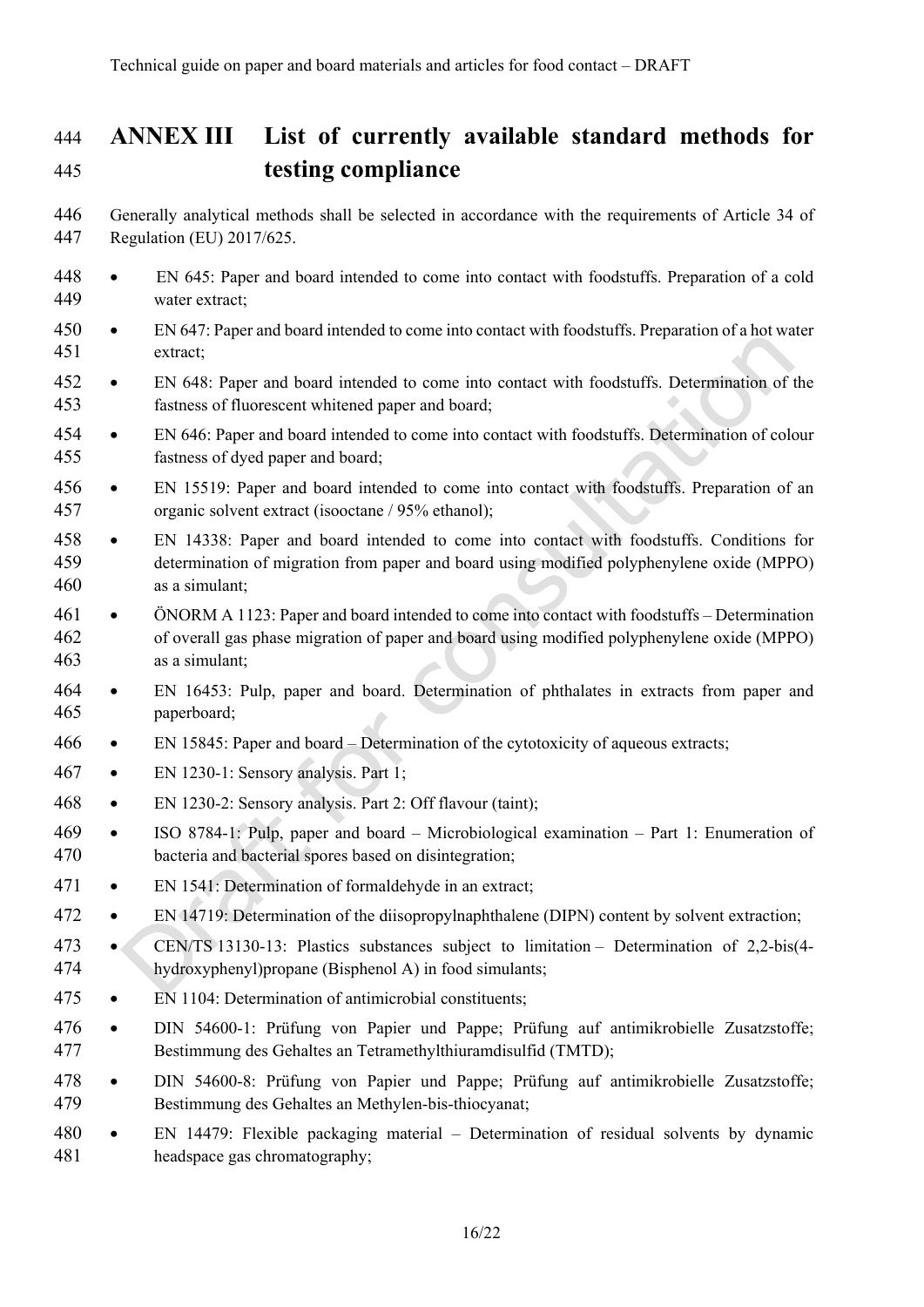482 • EN 17163: Pulp, paper and board – Determination of primary aromatic amines (PAA) in a water extract by a LC/MS/MS method;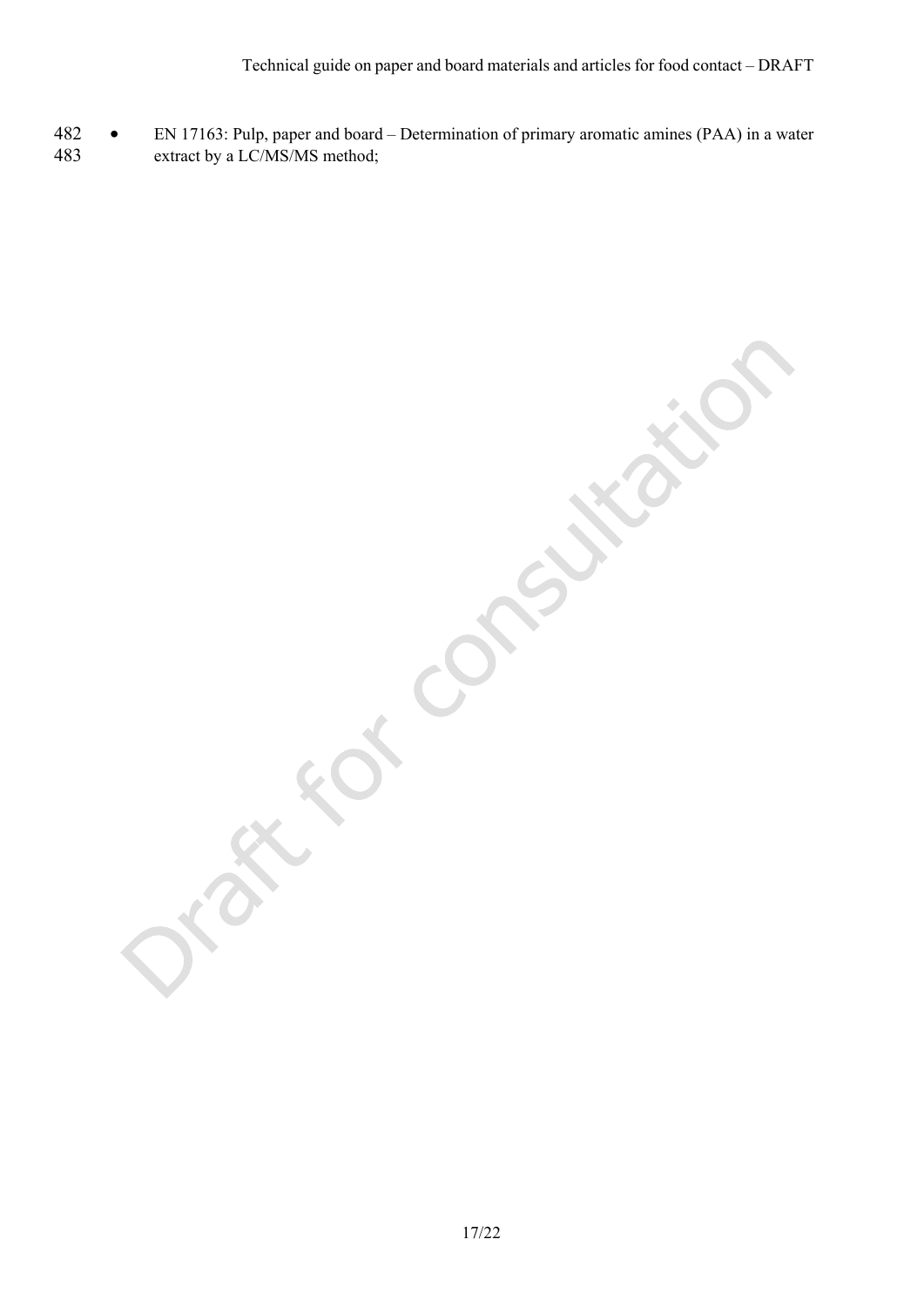#### 484 **ANNEX IV Primary aromatic amines (PAAs) that have been found in napkins and other food contact**  485 **materials and articles.**

| Primary Aromatic          | CAS-No.        | EC No           | <b>EURL</b>  | <b>EURL GUIDE</b> | CoE        | <b>RASFF</b>    | <b>BfR</b> from | Napkins     | Napkins   |
|---------------------------|----------------|-----------------|--------------|-------------------|------------|-----------------|-----------------|-------------|-----------|
| Amines                    |                | 1272/2008       | <b>GUIDE</b> | for PA $(2011)$ - | Resolution | $(2013 - 2016)$ | Isocyanates     | Annual      | Annual    |
|                           |                | Classification  | for PA       | Recommendation    | AP(89)1    | may be          | (2014)          | Report      | Report    |
|                           |                |                 | $(2011)^1$   |                   |            | incomplete)     |                 | (EuRL-      | (EuRL-    |
|                           |                |                 |              |                   |            |                 |                 | $2013)^2$   | 2013)     |
|                           |                |                 |              |                   |            |                 |                 |             | Detection |
|                           |                |                 |              |                   |            |                 |                 |             | Frequency |
| Aniline (ANL)             | $62 - 53 - 3$  | Carc.2, Muta 2  | X            | $X^{\dagger}$     |            | X               |                 | X           | 17        |
| o-Anisidine (o-ASD)       | $90 - 04 - 0$  | Carc 1B, Muta 2 | X            |                   |            | X               |                 | X           | 9         |
| 2,4-Dimethylaniline (2,4- | $95 - 68 - 1$  |                 | X            |                   |            |                 |                 | X           |           |
| DMA)                      |                |                 |              |                   |            |                 |                 |             | 9         |
| o-Toluidine (o-T)         | $95 - 53 - 4$  | Carc 1B         | X            |                   |            | X               |                 | X           | 9         |
| 3-amino-4-                | $120 - 35 - 4$ |                 |              |                   |            |                 |                 | $\mathbf X$ |           |
| methoxybenzanilidine      |                |                 |              |                   |            |                 |                 |             |           |
| $(3A-4MOB)$               |                |                 |              |                   |            |                 |                 |             | 9         |
| 2-methoxy-4-nitroaniline  | $97 - 52 - 9$  |                 |              |                   |            |                 |                 | X           |           |
| $(2,4-MONA)$              |                |                 |              |                   |            |                 |                 |             |           |

<sup>&</sup>lt;sup>1</sup> C. Simoneau, E. Hoekstra, E. Bradley, J. Bustos, V. Golja, O. Kappenstein, D. Kalsbe, J. Keegan, M.R. Milana, K. Cwiek-Ludwicka, J. Petersen, M. Polz, P. Sauvegrain, F. Vanhee;Technical guidelines on testing the migration of primary aromatic amines from polyamide kitchenware and of formaldehyde from melamine kitchenware; 1<sup>st</sup> edition 2011 http://publications.jrc.ec.europa.eu/repository/bitstream/JRC64903/lbna24815enn.pdf

<sup>&</sup>lt;sup>2</sup> Oguzhan Yavuz, Sandro Valzacchi, Eddo Hoekstra & Catherine Simoneau (2016) Determination of primary aromatic amines in cold water extract of coloured paper napkin samples by liquid chromatography-tandem mass spectrometry, Food Additives & Contaminants: Part A, 33:6, 1072-1079, DOI: 10.1080/19440049.2016.1184493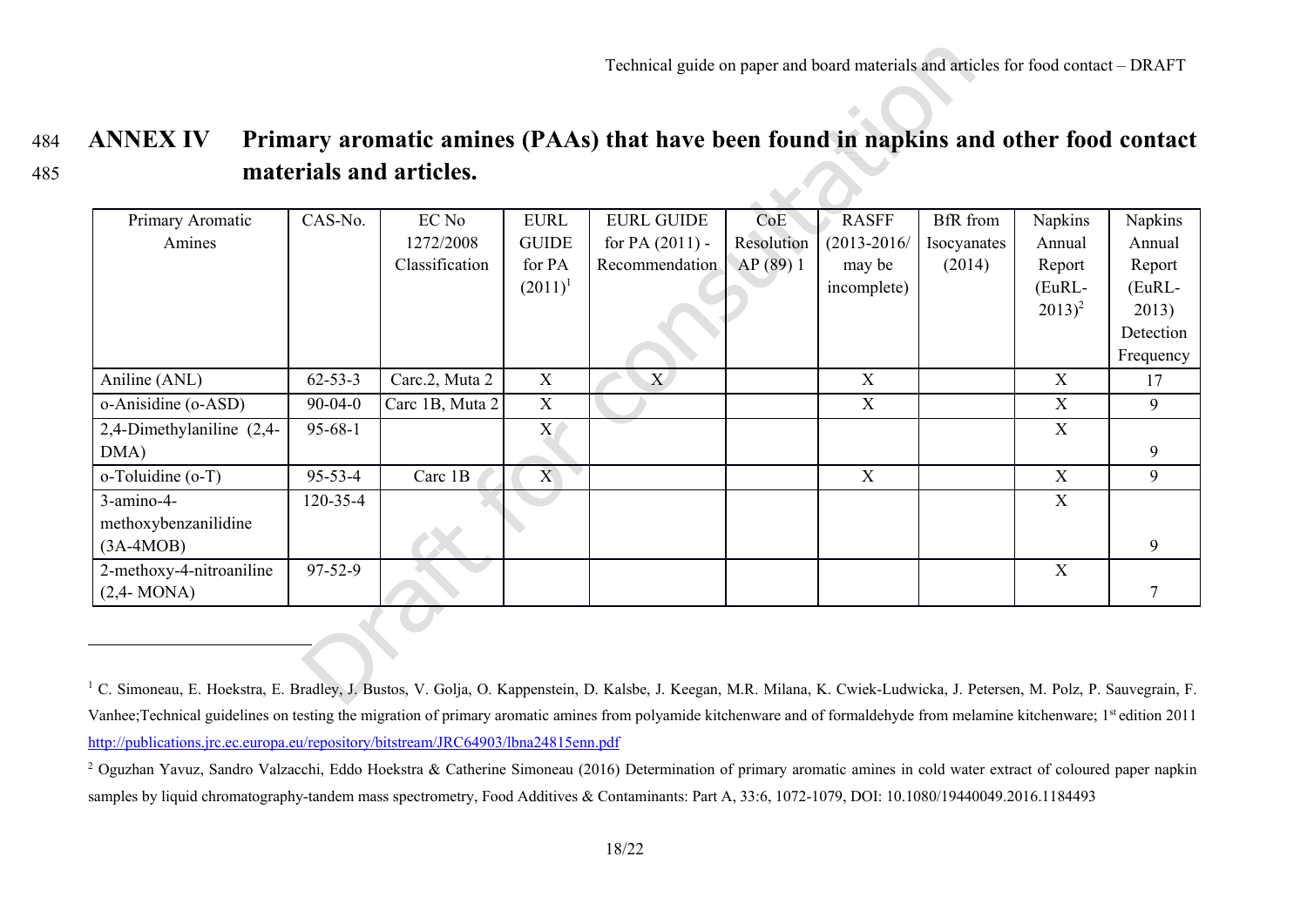| Primary Aromatic           | CAS-No.        | EC No           | <b>EURL</b>    | <b>EURL GUIDE</b> | CoE            | <b>RASFF</b>    | <b>BfR</b> from | Napkins        | Napkins        |
|----------------------------|----------------|-----------------|----------------|-------------------|----------------|-----------------|-----------------|----------------|----------------|
| Amines                     |                | 1272/2008       | <b>GUIDE</b>   | for PA $(2011)$ - | Resolution     | $(2013 - 2016)$ | Isocyanates     | Annual         | Annual         |
|                            |                | Classification  | for PA         | Recommendation    | AP (89) 1      | may be          | (2014)          | Report         | Report         |
|                            |                |                 | $(2011)^1$     |                   |                | incomplete)     |                 | (EuRL-         | (EuRL-         |
|                            |                |                 |                |                   |                |                 |                 | $2013)^2$      | 2013)          |
|                            |                |                 |                |                   |                |                 |                 |                | Detection      |
|                            |                |                 |                |                   |                |                 |                 |                | Frequency      |
| 4-aminoazobenzene<br>$(4-$ | $60 - 09 - 3$  | Carc 1B         |                |                   |                |                 |                 | $\overline{X}$ |                |
| AAB)                       |                |                 |                |                   |                |                 |                 |                | 6              |
| 4-Chloro-Aniline (4-CA)    | $106 - 47 - 8$ | Carc 1B         | $\mathbf X$    |                   |                |                 |                 | $\mathbf X$    | 5              |
| $4$ -chloro-2,5-           | 6358-64-1      |                 |                |                   |                |                 |                 | $\overline{X}$ |                |
| dimethoxyaniline (4,2,5-   |                |                 |                |                   |                |                 |                 |                |                |
| CDMA)                      |                |                 |                |                   |                |                 |                 |                | 5              |
| 3-chloroaniline (3-CA)     | 108-42-9       |                 |                |                   |                |                 |                 | $\overline{X}$ | $\overline{4}$ |
| 4,4'-Methylenedi-o-        | 838-88-0       | Carc 1B         | $\mathbf X$    |                   |                |                 |                 | $\mathbf X$    |                |
| toluidine<br>$(4,4'-MDoT)$ |                |                 |                |                   |                |                 |                 |                |                |
| $(4,4Mb-2MA)$              |                |                 |                |                   |                |                 |                 |                | 3              |
| m-Phenylenediamine (m-     | 108-45-2       | Muta 2          | X              |                   |                |                 |                 | $\mathbf X$    |                |
| PDA)                       |                |                 |                |                   |                |                 |                 |                | $\overline{3}$ |
| Benzidine (BNZ)            | $92 - 87 - 5$  | Carc 1A         | $\overline{X}$ |                   | $\mathbf X$    | $\mathbf X$     |                 | $\mathbf X$    | $\overline{2}$ |
| 2,4 Toluenediamine (2,4)   | 95-80-7        | Carc 1B, Muta 2 | $\overline{X}$ | $\overline{X}$    |                | $\mathbf X$     | $\overline{X}$  | $\mathbf X$    |                |
| TDA)                       |                | a Sault         |                |                   |                |                 |                 |                | $\overline{2}$ |
| 4-Aminobiphenyl<br>$(4-$   | $92 - 67 - 1$  | Carc 1A         | $\mathbf X$    |                   | $\overline{X}$ |                 |                 | $\overline{X}$ |                |
| ABP)                       |                |                 |                |                   |                |                 |                 |                | $\mathbf{1}$   |
| $4,4'$ -                   | $101 - 80 - 4$ | Carc 1B, Muta   | $\overline{X}$ |                   |                |                 | $\overline{X}$  | $\overline{X}$ |                |
| Diaminodiphenylether       |                | 1B              |                |                   |                |                 |                 |                |                |
| $(4,4'-DPE)$               |                |                 |                |                   |                |                 |                 |                |                |
| 3-anisidine (m-ANS)        | 536-90-3       |                 |                |                   |                |                 |                 | $\mathbf X$    | $\mathbf{1}$   |
|                            |                |                 |                |                   |                |                 |                 |                |                |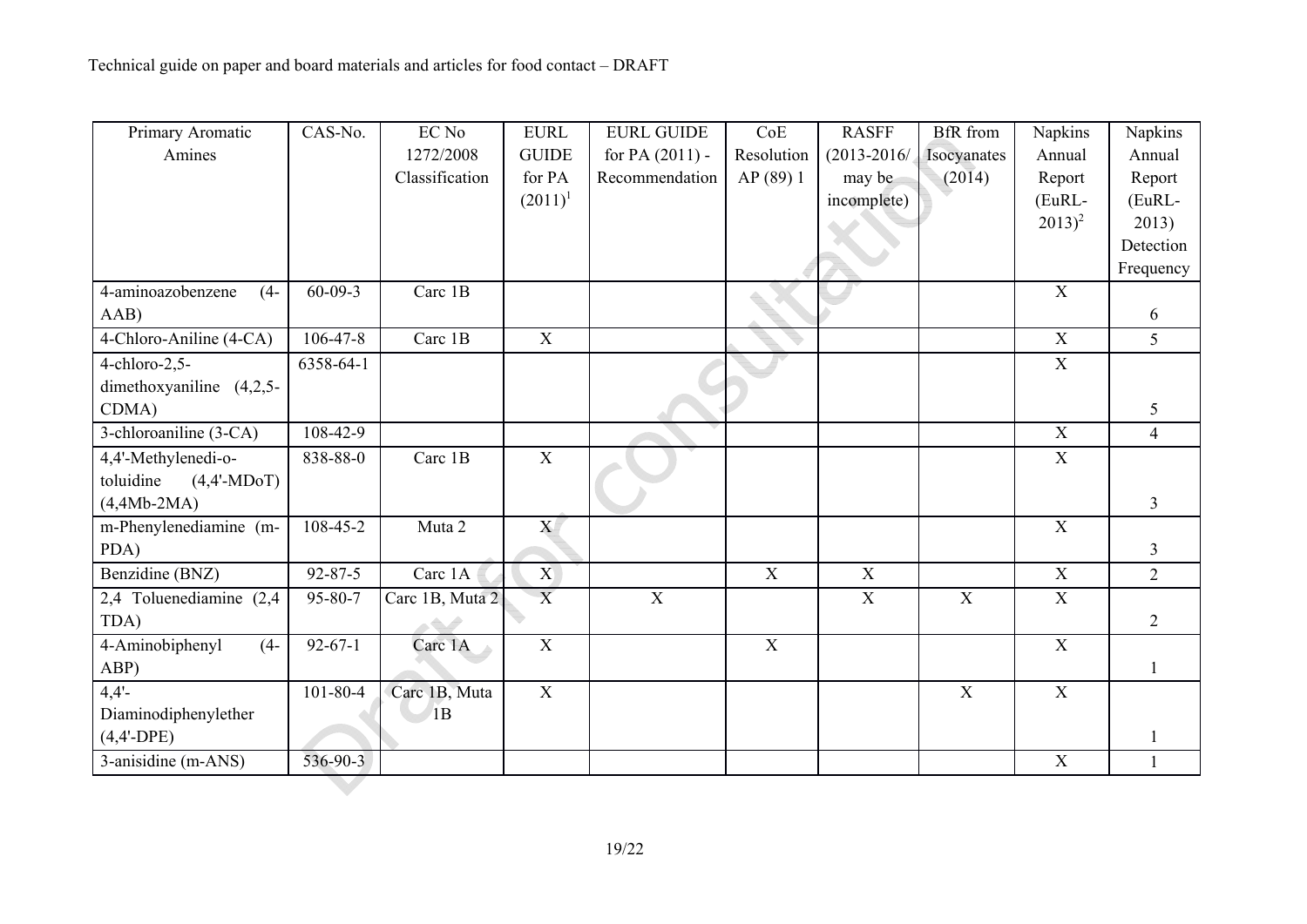| Primary Aromatic                 | CAS-No.         | EC No           | <b>EURL</b>    | <b>EURL GUIDE</b> | CoE            | <b>RASFF</b>    | <b>BfR</b> from | Napkins        | Napkins      |
|----------------------------------|-----------------|-----------------|----------------|-------------------|----------------|-----------------|-----------------|----------------|--------------|
| Amines                           |                 | 1272/2008       | <b>GUIDE</b>   | for PA $(2011)$ - | Resolution     | $(2013 - 2016)$ | Isocyanates     | Annual         | Annual       |
|                                  |                 | Classification  | for PA         | Recommendation    | AP (89) 1      | may be          | (2014)          | Report         | Report       |
|                                  |                 |                 | $(2011)^1$     |                   |                | incomplete)     |                 | (EuRL-         | (EuRL-       |
|                                  |                 |                 |                |                   |                |                 |                 | $2013)^2$      | 2013)        |
|                                  |                 |                 |                |                   |                |                 |                 |                | Detection    |
|                                  |                 |                 |                |                   |                |                 |                 |                | Frequency    |
| 2-methyl-4-nitroaniline          | $99 - 52 - 5$   |                 |                |                   |                |                 |                 | $\mathbf X$    |              |
| $(2-M-4-NA)$                     |                 |                 |                |                   |                |                 |                 |                | $\mathbf{1}$ |
| 4,4'-Methylenedianiline          | $101 - 77 - 9$  | Carc 1B, Muta 2 | $\mathbf X$    | $\overline{X}$    |                | $\mathbf X$     | $\mathbf X$     | $\mathbf X$    |              |
| $(4,4'-MDA)$                     |                 |                 |                |                   |                |                 |                 |                |              |
| Dimethylbenzidine<br>3,3         | 119-93-7        | Carc 1B         | $\mathbf X$    |                   |                | $\mathbf X$     | $\mathbf X$     | $\mathbf X$    |              |
| $(3,3)$ DMB)                     |                 |                 |                |                   |                |                 |                 |                |              |
| $\beta$ -Naphthylamine<br>$(B -$ | $91 - 59 - 8$   | Carc 1A         |                |                   | $\overline{X}$ | $\overline{X}$  |                 | $\overline{X}$ |              |
| NpA)                             |                 |                 |                |                   |                |                 |                 |                |              |
| 4,4'-methylen-bis-(2-            | $101 - 14 - 4$  | Carc 1B         |                |                   |                | $\overline{X}$  |                 |                |              |
| chloraniline)                    |                 |                 |                |                   |                |                 |                 |                |              |
| 1,5-diaminonaphthalene           | $2243 - 62 - 1$ | Carc 2          |                |                   |                | $\mathbf X$     |                 | X              |              |
| $(1,5-DAN)$                      |                 |                 |                |                   |                |                 |                 |                |              |
| 2,5 dichloroaniline              | $95 - 82 - 9$   |                 |                |                   |                | $\overline{X}$  |                 |                |              |
| 4-Chloro-o-Toluidine (4-         | 95-69-2         | Carc 1B, Muta 2 | $\overline{X}$ |                   |                |                 |                 | $\overline{X}$ |              |
| $CoT$ ) (4-C-2-MA)               |                 | a Gali          |                |                   |                |                 |                 |                |              |
| 2,6-Dimethylaniline (2,6-        | $87 - 62 - 7$   | Carc 2          | $\mathbf X$    |                   |                |                 |                 | $\overline{X}$ |              |
| DMA)                             |                 |                 |                |                   |                |                 |                 |                |              |
| 2-Methoxy-5-                     | $120 - 71 - 8$  | Carc 1B         | $\mathbf X$    |                   |                |                 |                 | $\mathbf X$    |              |
| Methylaninline<br>$(2-M-5-$      |                 |                 |                |                   |                |                 |                 |                |              |
| MA)                              |                 |                 |                |                   |                |                 |                 |                |              |
| p-Phenylenediamine<br>$(p-$      | $106 - 50 - 3$  |                 | $\mathbf X$    |                   |                |                 |                 |                |              |
| PDA)                             |                 |                 |                |                   |                |                 |                 |                |              |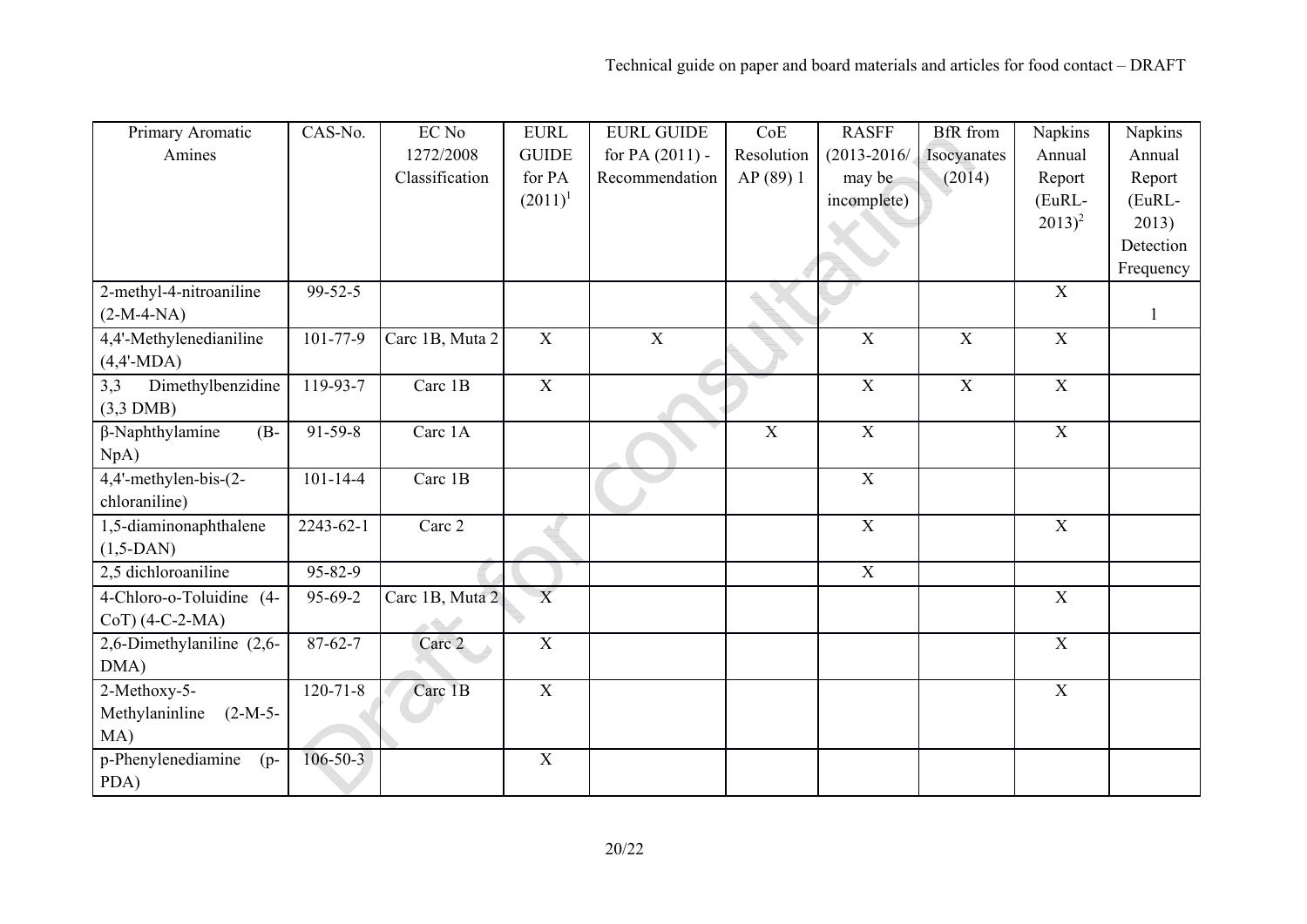| Primary Aromatic              | CAS-No.        | EC No           | <b>EURL</b>    | <b>EURL GUIDE</b> | CoE        | <b>RASFF</b>    | <b>BfR</b> from | Napkins        | Napkins   |
|-------------------------------|----------------|-----------------|----------------|-------------------|------------|-----------------|-----------------|----------------|-----------|
| Amines                        |                | 1272/2008       | <b>GUIDE</b>   | for PA $(2011)$ - | Resolution | $(2013 - 2016)$ | Isocyanates     | Annual         | Annual    |
|                               |                | Classification  | for PA         | Recommendation    | AP(89)1    | may be          | (2014)          | Report         | Report    |
|                               |                |                 | $(2011)^1$     |                   |            | incomplete)     |                 | (EuRL-         | (EuRL-    |
|                               |                |                 |                |                   |            |                 |                 | $(2013)^2$     | 2013)     |
|                               |                |                 |                |                   |            |                 |                 |                | Detection |
|                               |                |                 |                |                   |            |                 |                 |                | Frequency |
| 4-Methoxy-m-                  | 615-05-4       | Carc 1B, Muta 2 | $\overline{X}$ |                   |            |                 |                 |                |           |
| phenylenediamine (4-M-        |                |                 |                |                   |            |                 |                 |                |           |
| $m-PDA)$                      |                |                 |                |                   |            |                 |                 |                |           |
| 2,6 Toluenediamine (2,6)      | 823-40-5       | Muta 2          | $\overline{X}$ |                   |            |                 |                 | $\overline{X}$ |           |
| TDA)                          |                |                 |                |                   |            |                 |                 |                |           |
| Trimethylaniline<br>2,4,5     | $137 - 17 - 7$ | Carc 1B         | $\mathbf X$    |                   |            |                 |                 |                |           |
| $(2,4,5$ TMA)                 |                |                 |                |                   |            |                 |                 |                |           |
| $(2 -$<br>2-aminobiphenyl     | $90 - 41 - 5$  | Carc 2          |                |                   |            |                 |                 | $\overline{X}$ |           |
| AMP)                          |                |                 |                |                   |            |                 |                 |                |           |
| 2-methyl-5-nitroaniline       | $99 - 55 - 8$  | Carc 2          |                |                   |            |                 |                 | $\overline{X}$ |           |
| $(2-M-5-NA)$                  |                |                 |                |                   |            |                 |                 |                |           |
| $2,4$ -diaminoanisole $(2,4-$ | 615-05-4       | Carc 1B, Muta 2 |                |                   |            |                 |                 | X              |           |
| DAS)                          |                |                 |                |                   |            |                 |                 |                |           |
| 4-ethoxyaniline (4-EA)        | 156-43-4       | Muta 2          |                |                   |            |                 |                 | $\overline{X}$ |           |
| 5-amino-6-methyl-             | 67014-36-      |                 |                |                   |            |                 |                 | X              |           |
| benzimidazolone<br>$(5A -$    | $\overline{2}$ |                 |                |                   |            |                 |                 |                |           |
| 6MB)                          |                |                 |                |                   |            |                 |                 |                |           |
| 3-amino-4-                    | 1946-86-1      |                 |                |                   |            |                 |                 | X              |           |
| methylbenzamide(3A-           |                |                 |                |                   |            |                 |                 |                |           |
| $4MB$ )                       |                |                 |                |                   |            |                 |                 |                |           |
| 5-chloro-2-methylaniline      | $95 - 79 - 4$  |                 |                |                   |            |                 |                 | $\mathbf X$    |           |
| $HC1 (5C-2MA)$                |                |                 |                |                   |            |                 |                 |                |           |